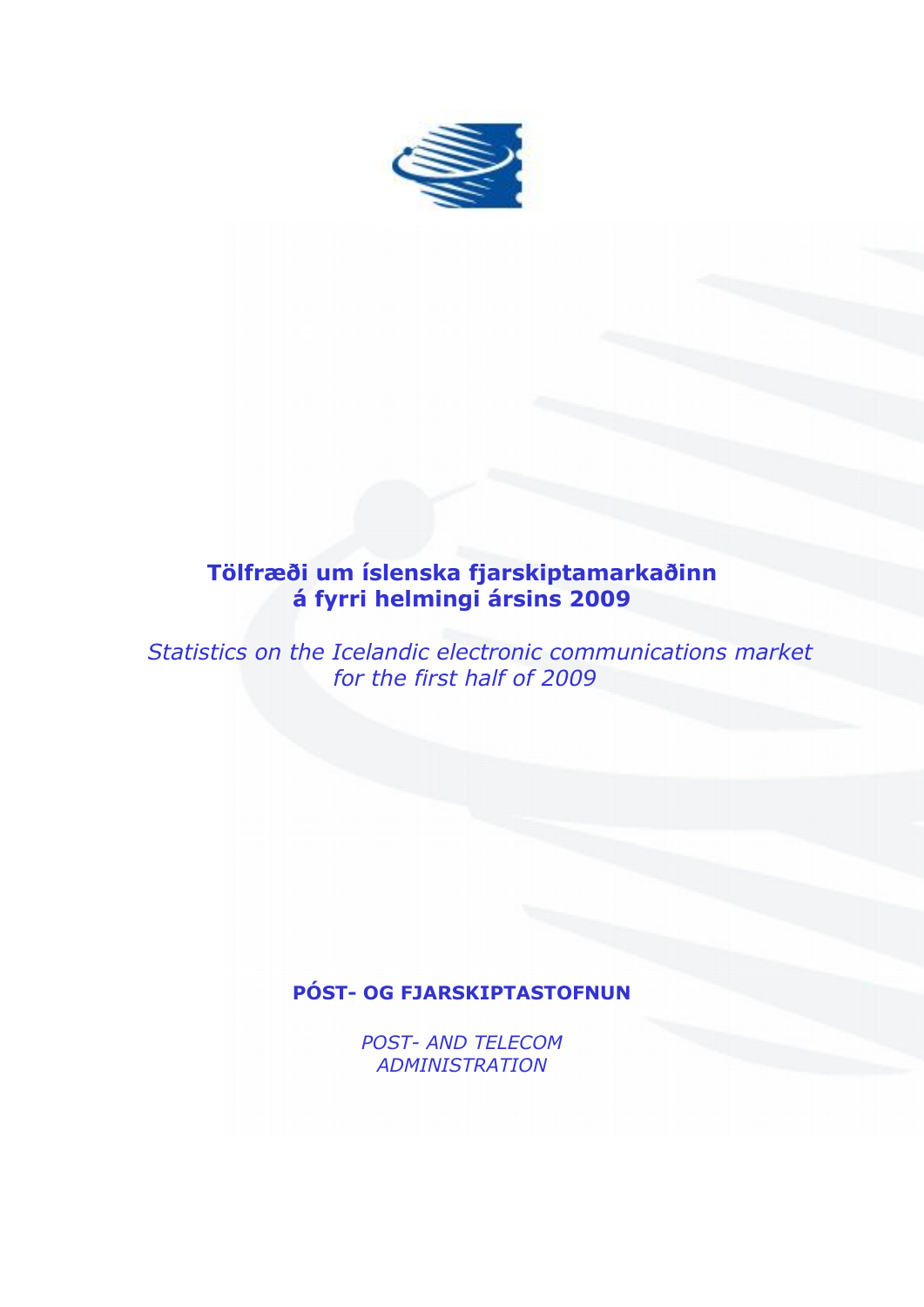# **Efnisyfirlit – Table of contents**

| Skráð fyrirtæki á fjarskiptamarkaði - Licence holders in the electronic |  |
|-------------------------------------------------------------------------|--|
|                                                                         |  |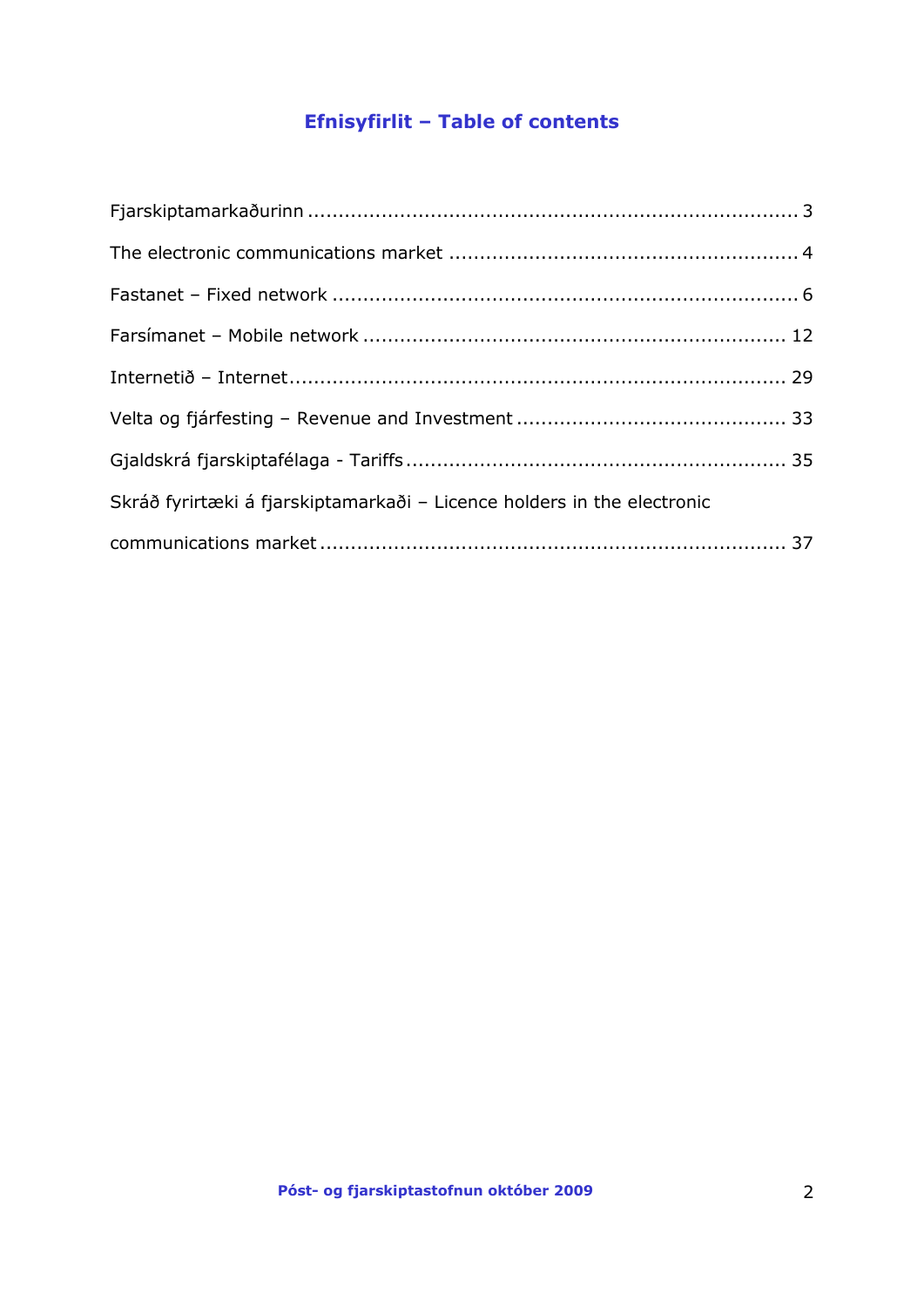## <span id="page-2-0"></span>**Fjarskiptamarkaðurinn**

Póst- og fjarskiptastofnun (PFS) gefur hér út sérstaka skýrslu um tölfræði á fjarskiptamarkaðnum. PFS safnar upplýsingum frá skráðum fjarskiptafyrirtækjum hér á landi og er þessi skýrsla unnin upp úr þeim. Í skýrslunni eru upplýsingar um helstu stærðir og fyrirtæki á fjarskiptamarkaði fyrir fyrri helming áranna 2007 til 2009. Markmiðið er að bæta upplýsingagjöf og auka gagnsæi á þessum markaði en aukin krafa hefur verið um það á undanförnu. Þessi skýrsla er í samræmi við þær skýrslur sem systurstofnanir PFS í nágrannalöndum okkar gefa út.

Miklar breytingar hafa orðið á fjarskiptamarkaðnum síðustu ár. Ný fyrirtæki hafa verið stofnuð, fyrirtæki hafa sameinast og nýjar vörur hafa komið á markaðinn. Allt hefur þetta áhrif til breytinga. Í skýrslunni eru til skoðunar fyrri helmingur þriggja síðustu ára, 2007 – 2009, og er henni skipt upp eftir fastanetinu, farsímanetinu, internetinu og veltu og fjárfestingu á fjarskiptamarkaði.

Helstu fyrirtæki á fjarskiptamarkaðnum eru Síminn hf., Og fjarskipti ehf. (Vodafone), Nova ehf. og IP-fjarskipti ehf. (Tal). Síminn er stærsta fjarskiptafyrirtækið og rekur það bæði talsímaþjónustu á fastaneti og farsímaþjónustu auk internetþjónustu og breiðbandssjónvarp. Á árinu 2007 var fjarskiptanet Símans skilið frá annarri starfsemi þess og stofnað sérstakt félag um rekstur þess, Míla ehf., en bæði félögin eru í eigu Skipta hf. Vodafone er næst stærst og rekur einnig talsímaþjónustu, farsímaþjónustu og internetþjónustu. Vodafone er í eigu Teymis hf. og varð til við sameiningu þriggja fyrirtækja sem áður störfuðu á fjarskiptamarkaðnum þ.e. Íslandssími, Tal og Halló. Tal (áður Hive) er dótturfyrirtæki Teymis hf. og endurselur bæði talsímaþjónustu og farsímaþjónustu auk internetþjónustu, fyrirtækin Tal og SKO sameinuðust á árinu 2008. Nova hóf starfsemi í lok ársins 2007 og rekur farsímaþjónustu.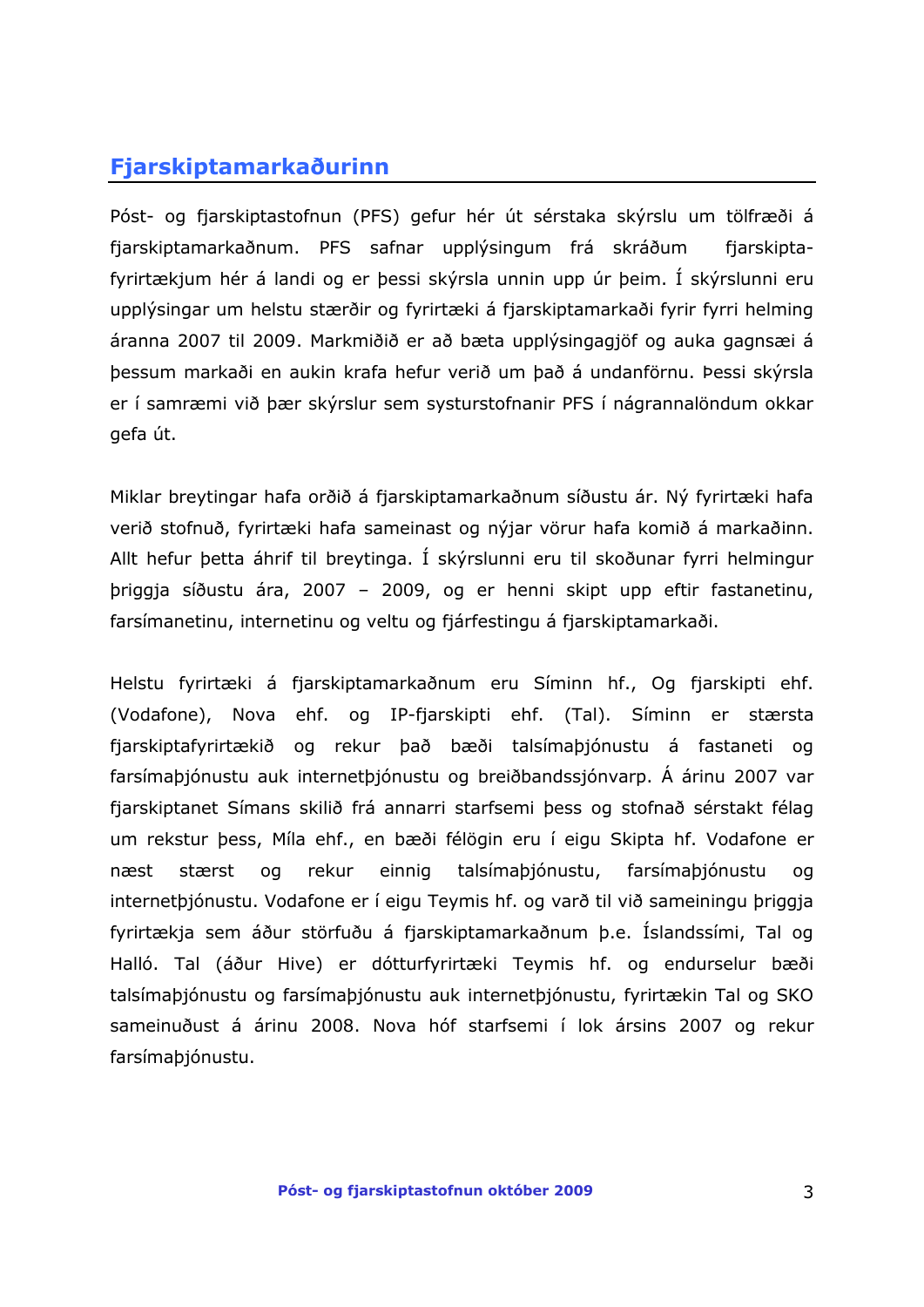## <span id="page-3-0"></span>**The electronic communications market**

*This is the Post and Telecom Administration special statistical report on the electronic communications market. The Administration (PTA) gathers information from registered electronic communications undertakings in Iceland, and the information presented herein is prepared from those data. The report contains information on the principal figures pertaining to the electronic communications market and the companies operating in the market during the period from the first half 2007 to first half 2009. The intention is to improve the quality of information disclosure and to increase transparency in this market, in line with recent demands to this effect. This report is similar to those issued by PTA's sister organisations in neighbouring countries.* 

*The electronic communications market has undergone substantial changes in recent years. New companies have been established, others have merged, and new products have been introduced into the market. All of these factors act to change the market. This report examines the first half of the last three years – 2007 through 2009 – and is divided into sections dedicated to fixed-line networks, mobile networks, Internet, and turnover and investments in the electronic communications market.* 

*The principal operators in the electronic communications market are Síminn hf., Og fjarskipti ehf. (Vodafone), Nova ehf. and IP-fjarskipti ehf. (Tal). Síminn, the largest of these undertakings, operates fixed-line and mobile voice call services, as well as Internet services and broadband television. In 2007, Síminn's electronic communications network was segregated from the company's other operations, and a separate company, Míla ehf., was established. Both companies are owned by Skipti hf. Vodafone, the second-largest operator, offers fixed-line services, mobile phone services, and Internet. Vodafone, which is owned by Teymi hf., was created by the merger of three previous electronic communications operators: Íslandssími, Tal, and Halló. Tal (formerly Hive) is a subsidiary of Teymi hf. and resells fixed-line services and mobile call services, as*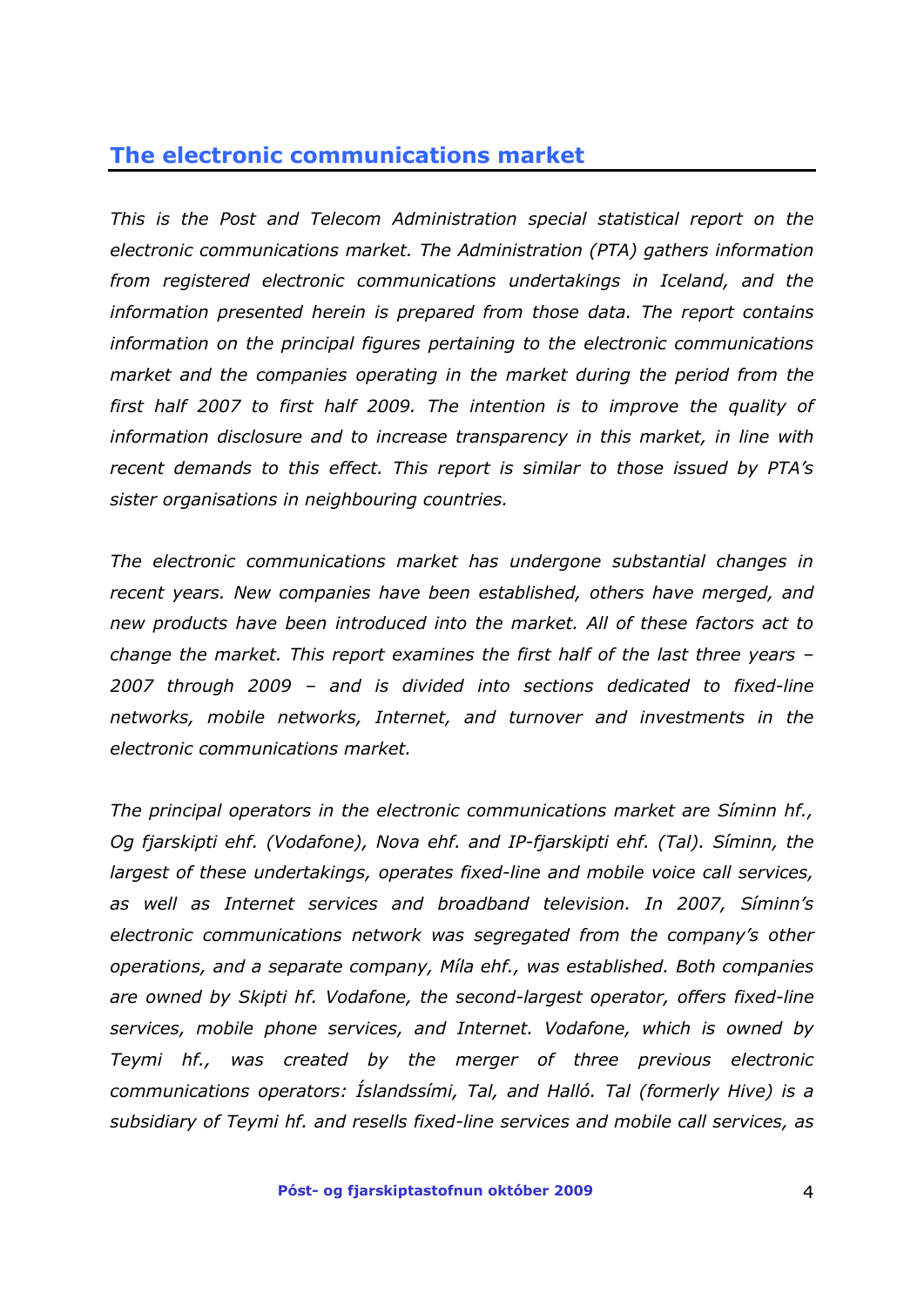*well as Internet services. Tal and SKO were merged in the year 2008. Nova began to operate mobile voice call service by end of the year 2007.*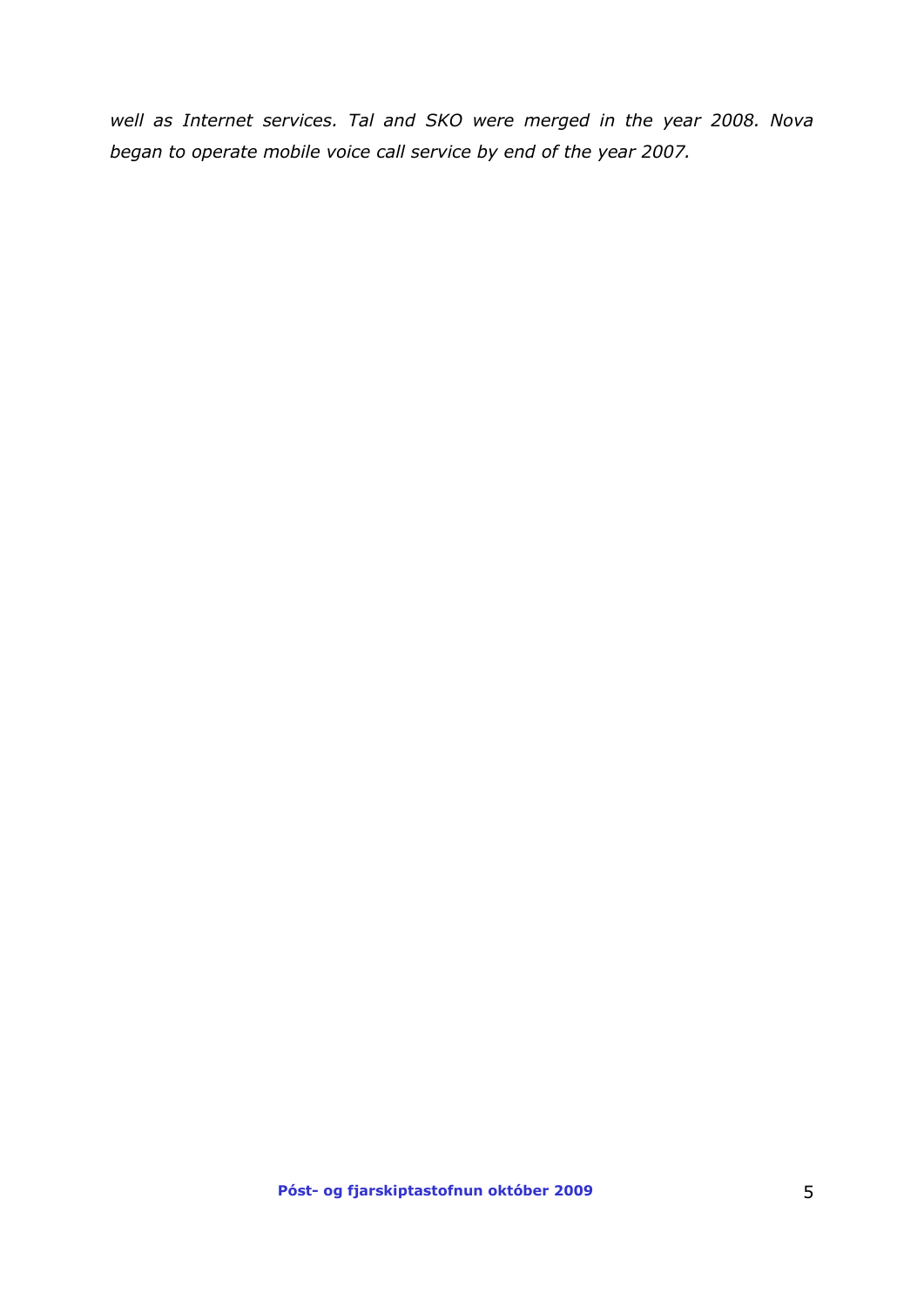# <span id="page-5-0"></span>**Fastanet – Fixed network**

### **Tafla 1. Helstu stærðir á fastaneti 1. H. 2007 – 1. H. 2009**

*Table 1. Main indicators in the fixed network 1. H. 2007 – 1. H. 2009*

| I lok timabils / End of                           | 1. H. 2007 | 1. H. 2008 | 1. H. 2009 |
|---------------------------------------------------|------------|------------|------------|
| Heildarfjöldi aðgangslína / Subscribers lines     | 148.551    | 147.497    | 150.456    |
| PSTN aðgangslínur / PSTN subscribers lines        | 133.669    | 134.756    | 138.864    |
| ISDN línur (2B) / ISDN (2B) subscribers lines     | 12.457     | 11.684     | 10.533     |
| ISDN línur (30B) / ISDN (30B) subscribers lines   | 922        | 958        | 989        |
|                                                   |            |            |            |
| Netsími (49X-XXXX) / IP phone                     | 1.211      | 1.326      | 1.576      |
| VoIP sími / VoIP phone                            | 51         | 5.478      | 2.481      |
| Almenningssimar / Public phones                   | 387        | 340        | 307        |
|                                                   |            |            |            |
| (1.000 mínútur / minutes)                         |            |            |            |
| Símtöl innanlands / National calls                | 289.350    | 271.611    | 260.537    |
| Símtöl til útlanda / Outgoing international calls | 22.621     | 18.760     | 15.564     |
| Símtöl til farsímaneta / Calls to mobile networks | 71.919     | 88.942     | 68.284     |
| Símtöl á internetið / Calls to the internet       | 29.335     | 16.391     | 11.213     |

### **Mynd 1. Fjöldi aðgangslína í fastanetinu 1994 – 1. H. 2009**

*Picture 1. Total subscribers lines in the fixed network 1994 – 1. H. 2009*

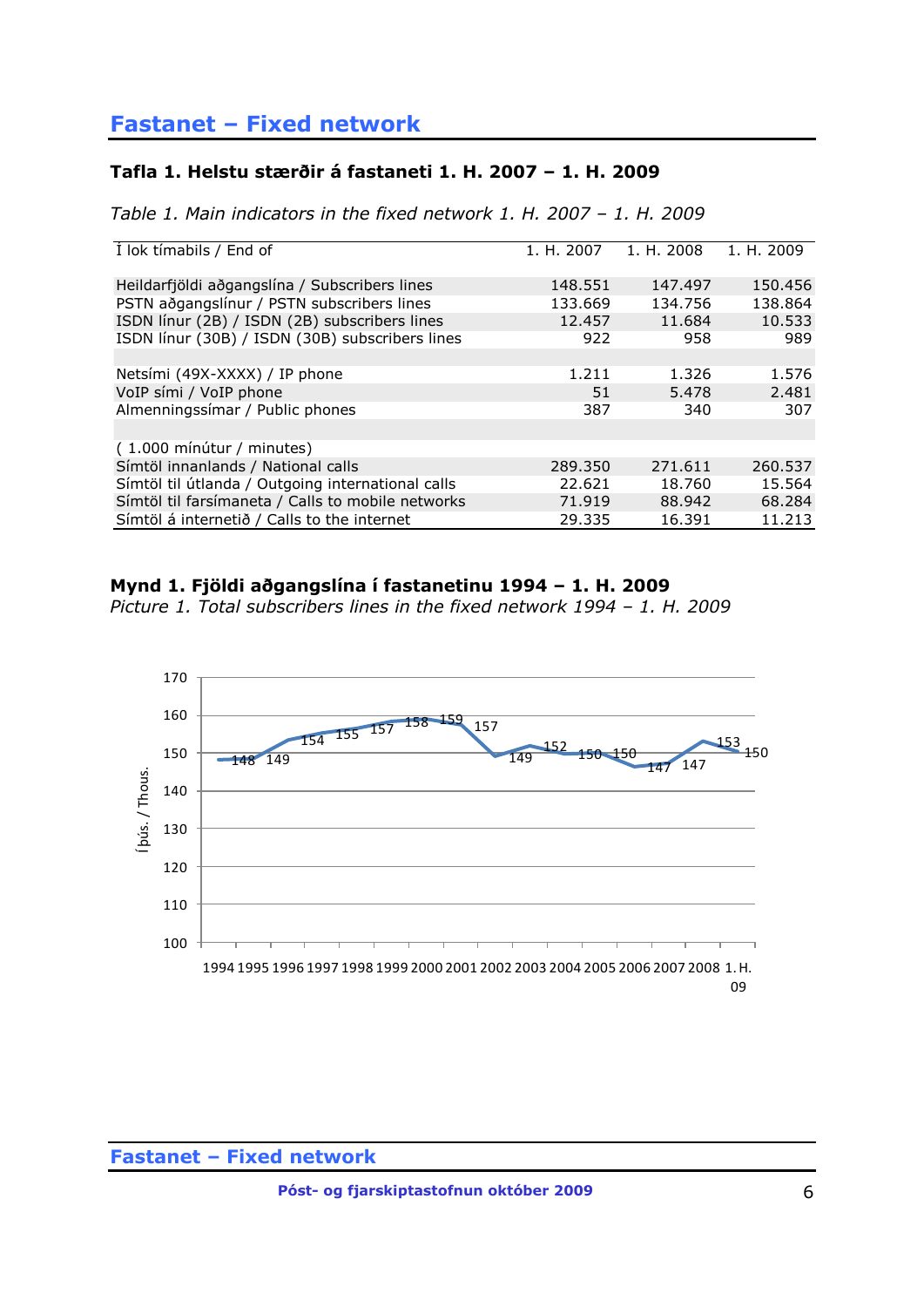### **Tafla 2. PSTN notendalínur 1. H. 2007 – 1. H. 2009**

|                         |                                  | Fjöldi<br>Number |          |                                  | Markaðshlutdeild<br>Market share |          |
|-------------------------|----------------------------------|------------------|----------|----------------------------------|----------------------------------|----------|
| Í lok tímabils / End of | 1. H. 2007 1. H. 2008 1. H. 2009 |                  |          | 1. H. 2007 1. H. 2008 1. H. 2009 |                                  |          |
| Samtals / Total         | 133.669                          | 134.756          | 138.864  | 100,0%                           | 100,0%                           | 100,0%   |
| - Heimili / Private     | 102.823                          | 102.745          | 105.403  | 76,9%                            | 76,2%                            | 75,9%    |
| - Fyrirtæki / Business  | 30.846                           | 32.011           | 33.461   | 23,1%                            | 23,8%                            | 24,1%    |
|                         |                                  |                  |          |                                  |                                  |          |
| - Síminn                | 109.557                          | 108.502          | 102.910  | 82,0%                            | 80,5%                            | 74,1%    |
| - Vodafone              | 23.512                           | 26.254           | 35.954   | 17,6%                            | 19,5%                            | 25,9%    |
| - Aðrir / Others        | 600                              | $\cdots$         | $\cdots$ | 0,4%                             | $\cdots$                         | $\cdots$ |

*Table 2. Ordinary telephone subscribers lines 1. H. 2007 – 1. H. 2009*

## **Mynd 2. PSTN notendalínur eftir fyrirtækjum 1. H. 2007 – 1. H. 2009**

*Figure 2. Ordinary telephone subscribers lines by companies 1.H.2007–1.H. 2009*

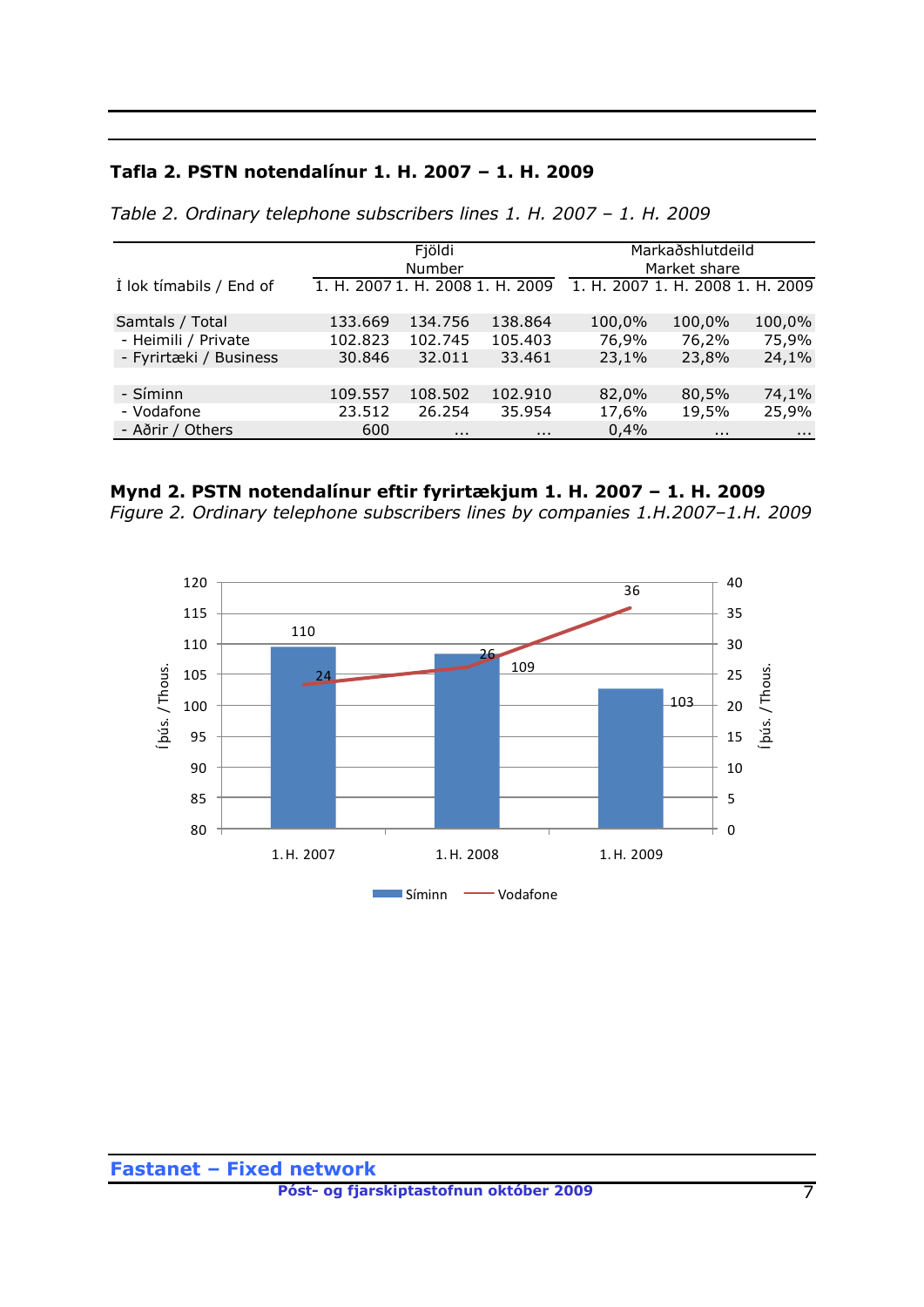## **Tafla 3. ISDN línur (2B) 1. H. 2007 – 1. H. 2009**

|                         |        | Fjöldi<br>Number                 |        |        | Markaðshlutdeild<br>Market share |        |
|-------------------------|--------|----------------------------------|--------|--------|----------------------------------|--------|
| I lok tímabils / End of |        | 1. H. 2007 1. H. 2008 1. H. 2009 |        |        | 1. H. 2007 1. H. 2008 1. H. 2009 |        |
| Samtals / Total         | 12.457 | 11.684                           | 11.522 | 100,0% | 100,0%                           | 100,0% |
| - Heimili / Private     | 3.550  | 3.129                            | 2.736  | 28,5%  | 26,8%                            | 23,7%  |
| - Fyrirtæki / Business  | 8.907  | 8.555                            | 8.786  | 71,5%  | 73,2%                            | 76,3%  |
| - Síminn                | 11,420 | 10.632                           | 10.347 | 91,7%  | 91,0%                            | 89,8%  |
| - Vodafone              | 1.037  | 1.052                            | 1.175  | 8,3%   | 9,0%                             | 10,2%  |

*Table 3. ISDN subscribers lines (2B) 1. H. 2007 – 1. H. 2009*

**Mynd 3. Markaðshlutdeild skipt eftir heimilum og fyrirtækjum–1. H. 2009** *Picture 3. Market share by private and business – 1. H. 2009*



**Fastanet – Fixed network**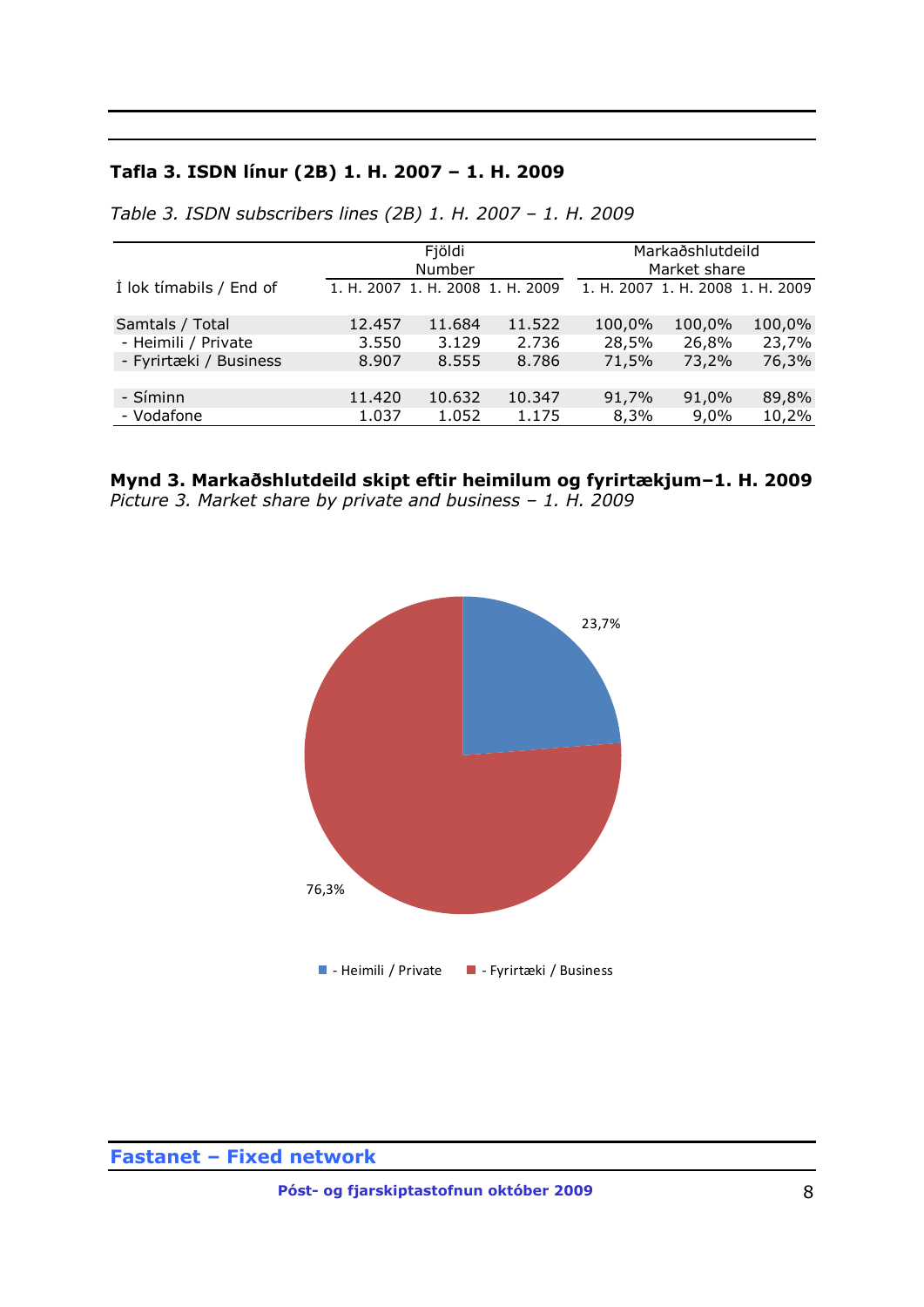### **Tafla 4. Fjöldi mínútna á fastaneti 1. H. 2007 – 1. H. 2009**

*Table 4. Total traffic in the fixed network 1. H. 2007 – 1. H. 2009*

|                                                     |         | Fjöldi                           |         |
|-----------------------------------------------------|---------|----------------------------------|---------|
|                                                     |         | Number                           |         |
| I lok tímabils / End of                             |         | 1. H. 2007 1. H. 2008 1. H. 2009 |         |
| (1.000 mínútur / minutes)                           |         |                                  |         |
| Samtals / Total                                     |         | 413.225 380.678                  | 355.598 |
| - Símtöl innanlands / National calls                | 289,350 | 271.611                          | 260.537 |
| - Símtöl til útlanda / Outgoing international calls | 22.621  | 18.760                           | 15.564  |
| - Símtöl til farsímaneta / Calls to mobile networks | 71.919  | 73.916                           | 68.284  |
| - Símtöl á internetið / Calls to internet           | 29.335  | 16.391                           | 11.213  |

## **Mynd 4. Fjöldi mínútna á fastaneti, 1. H. 2007 – 1. H. 2009**

*Picture 4. Total traffic in the fixed network, 1. H. 2007 – 1. H. 2009*

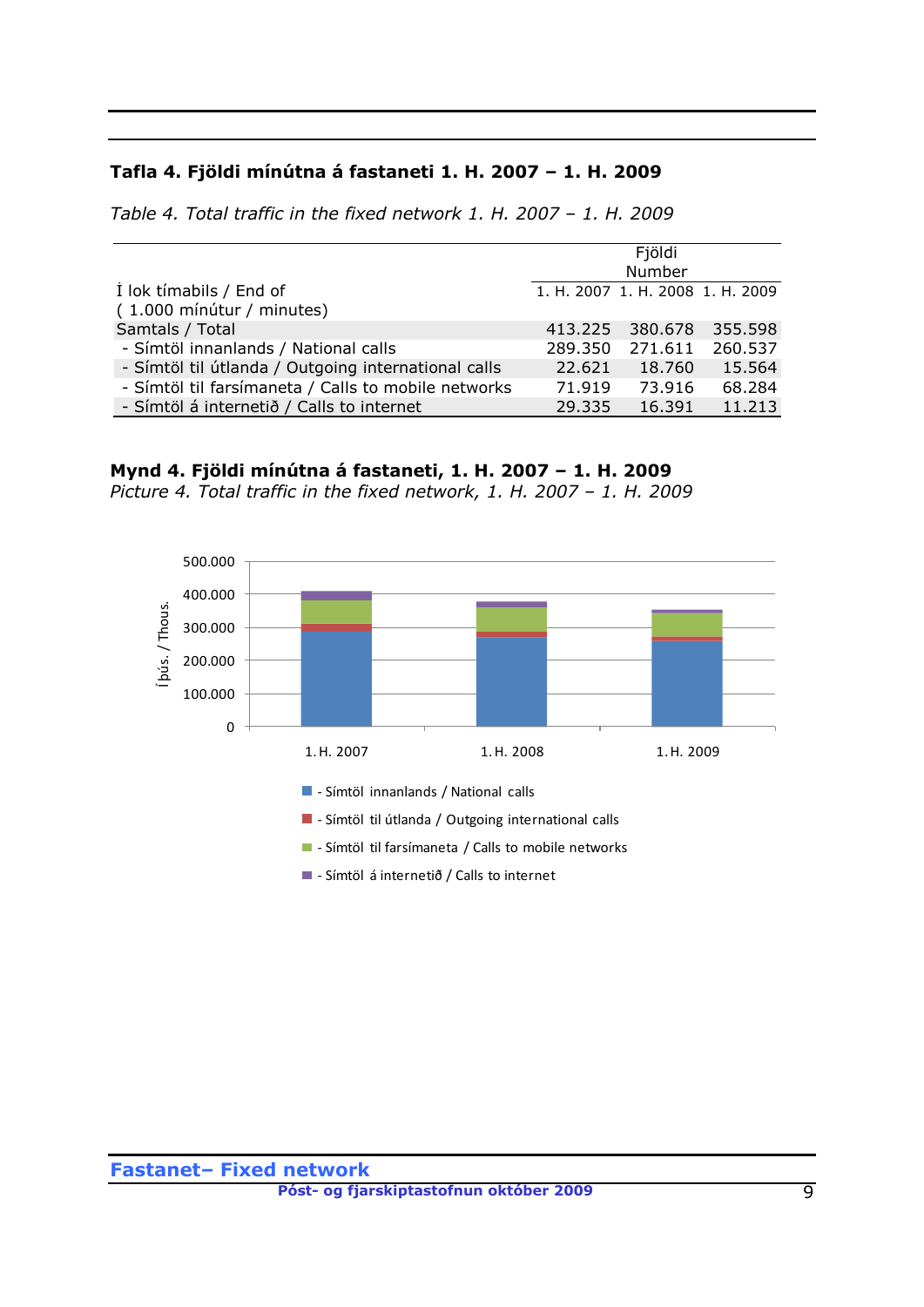### **Tafla 5. Símtöl innanlands 1. H. 2007 – 1. H. 2009**

|                           | Fjöldi<br>Number |                                  |         |            | Markaðshlutdeild<br>Market share |        |
|---------------------------|------------------|----------------------------------|---------|------------|----------------------------------|--------|
| I lok tímabils / End of   |                  | 1. H. 2007 1. H. 2008 1. H. 2009 |         | 1. H. 2007 | 1. H. 2008 1. H. 2009            |        |
| (1.000 mínútur / minutes) |                  |                                  |         |            |                                  |        |
| Samtals / Total           | 289.350          | 271.611                          | 260.537 | 100,0%     | 100,0%                           | 100,0% |
| - Heimili / Private       | 197.182          | 190.364                          | 184.006 | 68,1%      | 70,1%                            | 70,6%  |
| - Fyrirtæki / Business    | 92.168           | 81.247                           | 76.530  | 31,9%      | 29,9%                            | 29,4%  |
|                           |                  |                                  |         |            |                                  |        |
| - Síminn                  | 213.096          | 195.052                          | 176.720 | 73,6%      | 71,8%                            | 67,8%  |
| - Vodafone                | 66.559           | 61.808                           | 70.988  | 23,0%      | 22,8%                            | 27,2%  |
| - Tal                     | 9.695            | 14.751                           | 12.829  | 3,4%       | 5,4%                             | 4,9%   |

*Table 5. National calls 1. H. 2007 – 1. H. 2009*

### **Mynd 5. Markaðshlutdeild skipt eftir fyrirtækjum, 1. H. 2007 – 1. H. 2009** *Picture 5. Market share by companies, 1. H. 2007 – 1. H. 2009*

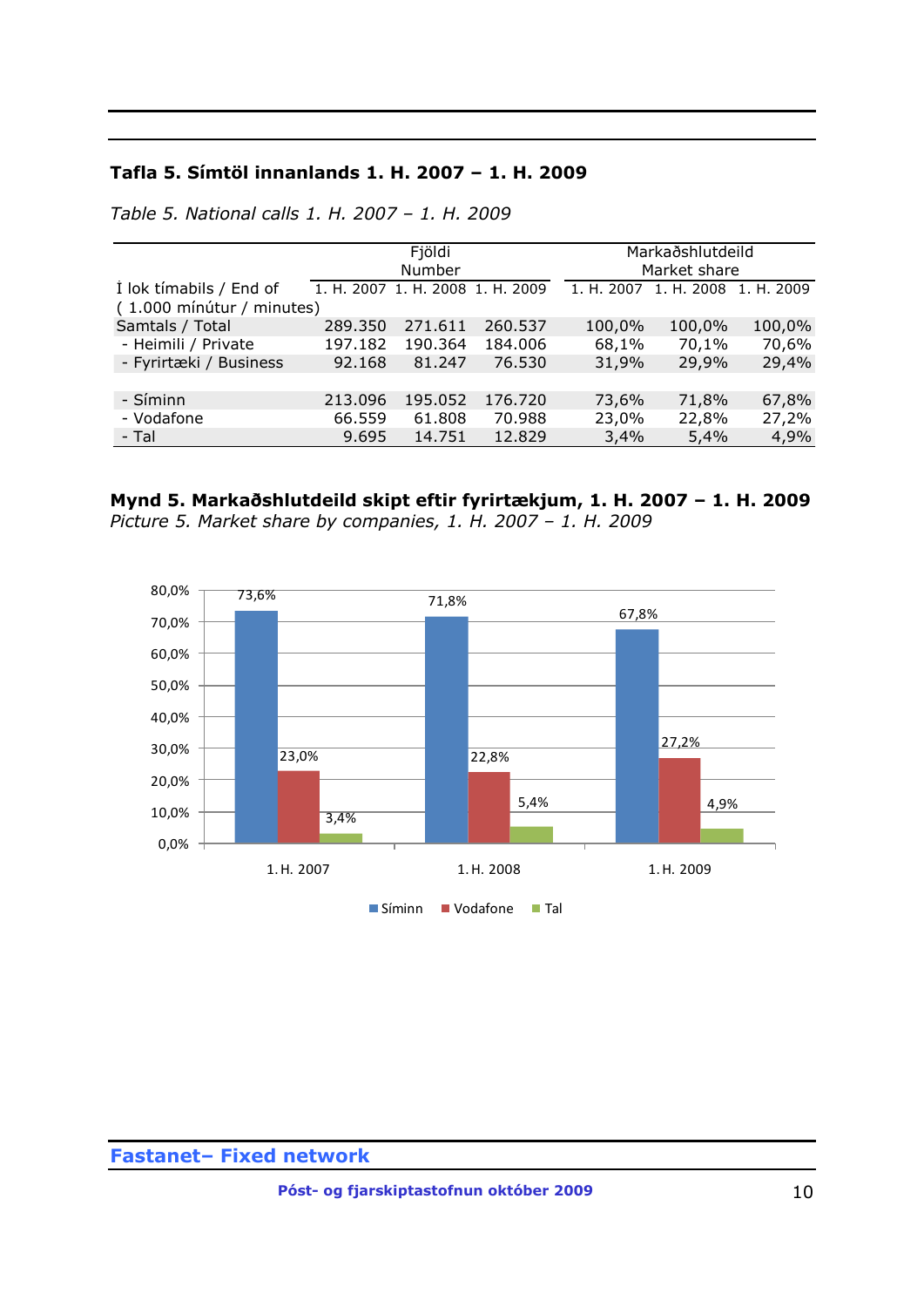### **Tafla 6. Símtöl til útlanda<sup>1</sup> 1. H. 2007 – 1. H. 2009**

|                           |          | Fjöldi   |                                  |            | Markaðshlutdeild |            |
|---------------------------|----------|----------|----------------------------------|------------|------------------|------------|
|                           |          | Number   |                                  |            | Market share     |            |
| Í lok tímabils / End of   |          |          | 1. H. 2007 1. H. 2008 1. H. 2009 | 1. H. 2007 | 1. H. 2008       | 1. H. 2009 |
| (1.000 mínútur / minutes) |          |          |                                  |            |                  |            |
| Samtals / Total           | 22.621   | 18,760   | 15.564                           | 100,0%     | 100,0%           | 100,0%     |
| - Heimili / Private       | 17.887   | 14.253   | 12.258                           | 79,1%      | 76,0%            | 78,8%      |
| - Fyrirtæki / Business    | 4.734    | 4.507    | 3.306                            | 20,9%      | 24,0%            | 21,2%      |
|                           |          |          |                                  |            |                  |            |
| - Síminn                  | 9.443    | 8.352    | 6.717                            | 41,7%      | 44,5%            | 43,2%      |
| - Vodafone                | 3.798    | 3.210    | 3.055                            | 16,8%      | 17,1%            | 19,6%      |
| - Heimsfrelsi             | 2.400    | 1.954    | $\cdots$                         | 10,6%      | 10,4%            | $\cdots$   |
| - Tal                     | 6.981    | 5.245    | 4.637                            | 30,9%      | 28,0%            | 29,8%      |
| - GlobalCall              | $\cdots$ | $\cdots$ | 1.157                            | $\cdots$   | $\cdots$         | 7,4%       |
|                           |          |          |                                  |            |                  |            |

*Table 6. Outgoing international calls 1. H. 2007 – 1. H. 2009*

### **Mynd 6. Markaðshlutdeild skipt eftir fyrirtækjum – 1. H. 2009**

*Picture 6. Market share by companies – 1. H. 2009*



### **Fastanet – Fixed network**

**Póst- og fjarskiptastofnun október 2009** 11  $^{\rm 1}$  Fjöldi mínútna til útlanda eru áætlaðar fyrir Heimsfrelsi á fyrri helmingi ársins 2007. Numbers for outgoing international calls are estimated for Heimsfrelsi for the first half of 2007. Innifalið í fjölda mínútna til útlanda hjá Tal eru símtöl úr Atlasfrelsi. Minutes from Atlasfrelsi are included in Tal international calls.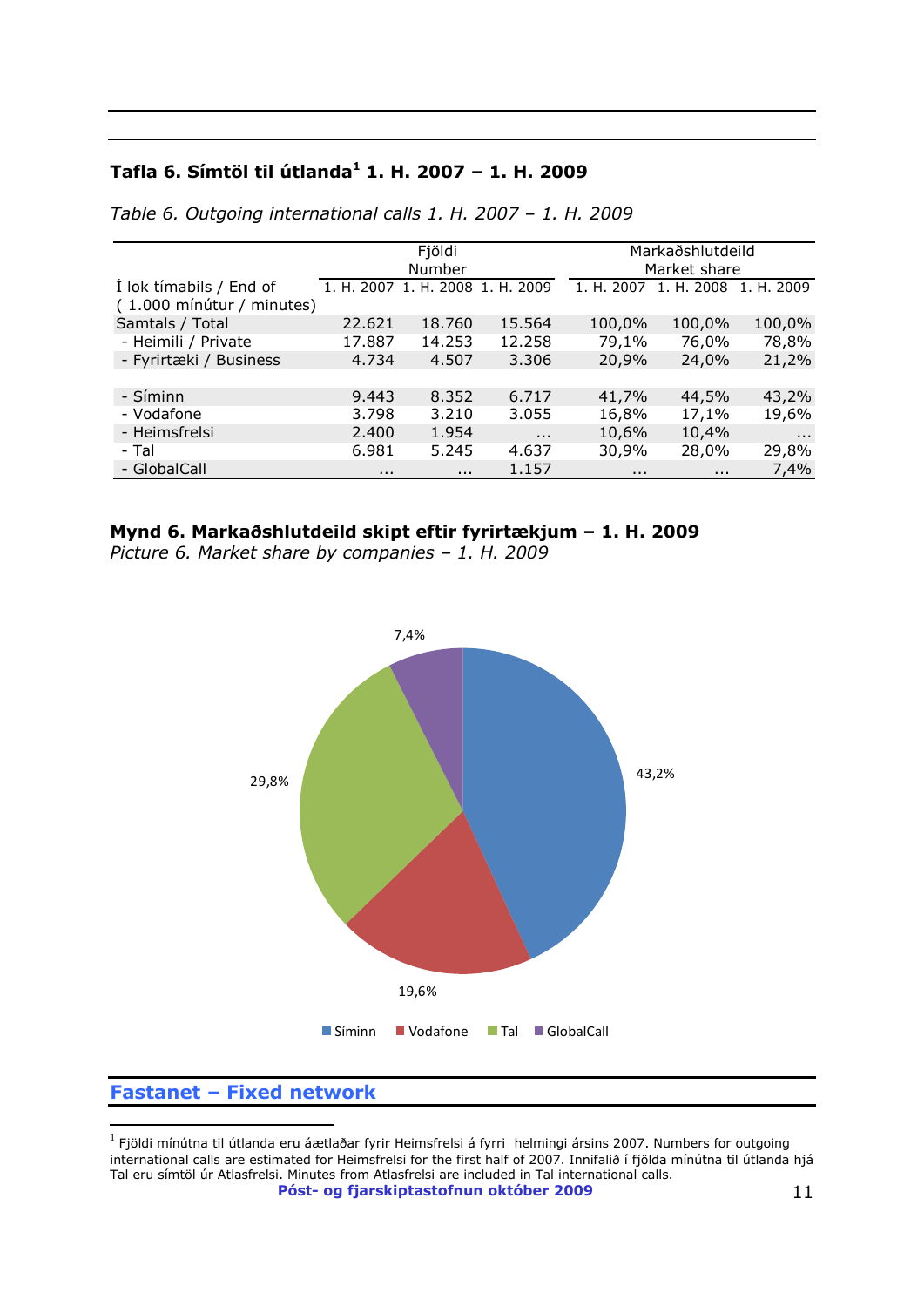### **Tafla 7. Símtöl til farsímaneta 1. H. 2007 – 1. H. 2009**

|                           |            | Fjöldi<br>Number |            |            | Markaðshlutdeild<br>Market share |            |
|---------------------------|------------|------------------|------------|------------|----------------------------------|------------|
| I lok tímabils / End of   | 1. H. 2007 | 1. H. 2008       | 1. H. 2009 | 1. H. 2007 | 1. H. 2008                       | 1. H. 2009 |
| (1.000 mínútur / minutes) |            |                  |            |            |                                  |            |
| Samtals / Total           | 71.919     | 73.916           | 68.284     | 100,0%     | 100,0%                           | 100,0%     |
| - Heimili / Private       | 35.540     | 34.305           | 31.045     | 49,4%      | 46,4%                            | 45,5%      |
| - Fyrirtæki / Business    | 36.379     | 39.611           | 37.239     | 50,6%      | 53,6%                            | 54,5%      |
|                           |            |                  |            |            |                                  |            |
| - Síminn                  | 46.584     | 48.255           | 41.744     | 64,8%      | 65,3%                            | 61,1%      |
| - Vodafone                | 23.737     | 21.227           | 24.146     | 33,0%      | 28,7%                            | 35,4%      |
| - Tal                     | 1.598      | 4.434            | 2.394      | 2,2%       | 6,0%                             | 3,5%       |

*Table 7. Calls to mobile networks 1. H. 2007 – 1. H. 2009*

### **Mynd 7. Markaðshlutdeild skipt eftir fyrirtækjum 1. H. 2007 – 1. H. 2009**





## <span id="page-11-0"></span>**Farsímanet – Mobile network**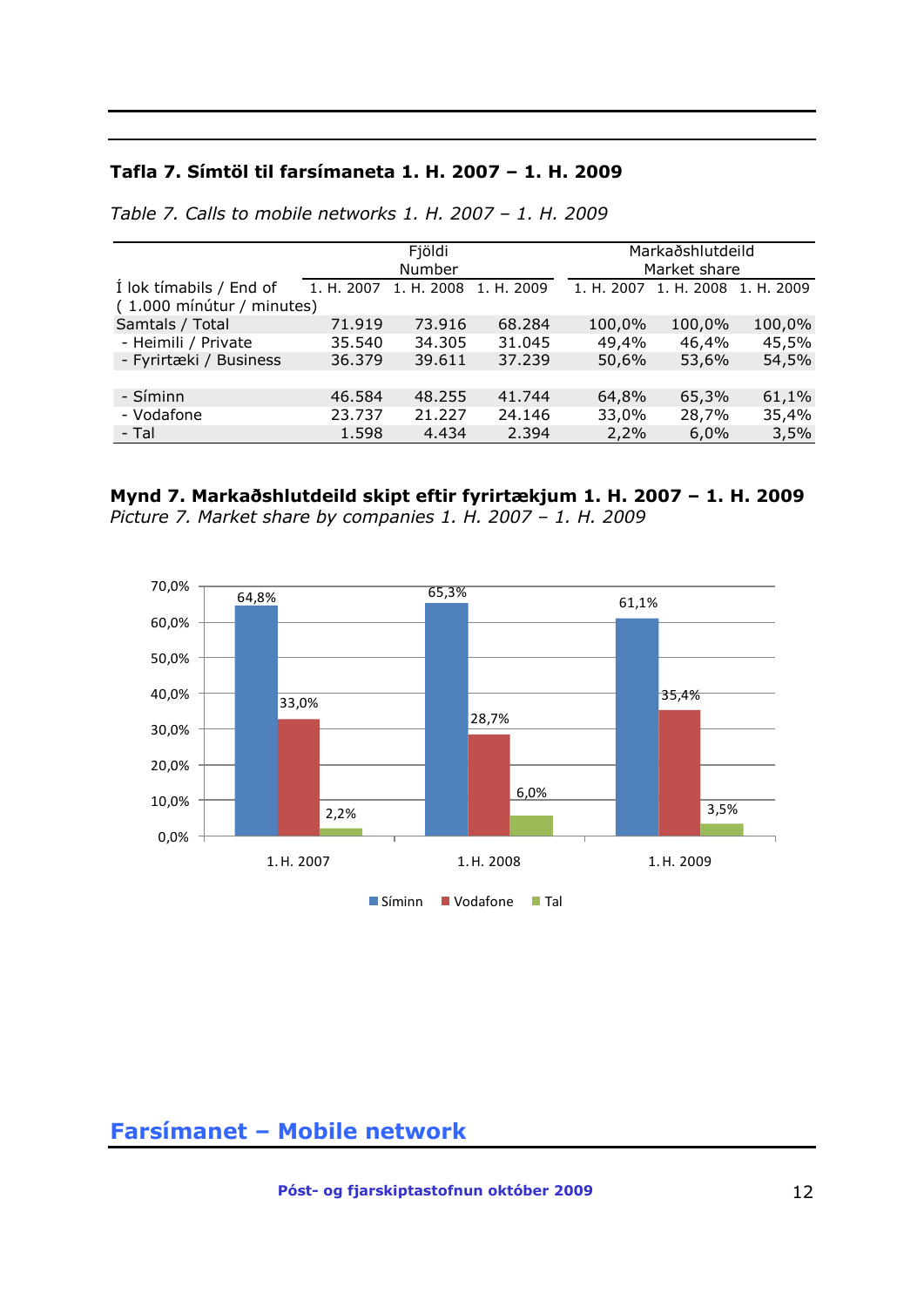### **Tafla 8. Helstu stærðir á farsímaneti 1. H. 2007 – 1. H. 2009**

| Table 8. Main indicators in mobile networks 1. H. 2007 - 1. H. 2009 |  |  |  |  |  |  |  |  |  |  |  |  |  |
|---------------------------------------------------------------------|--|--|--|--|--|--|--|--|--|--|--|--|--|
|---------------------------------------------------------------------|--|--|--|--|--|--|--|--|--|--|--|--|--|

| I lok tímabils / End of                              | 1. H. 2007 | 1. H. 2008 | 1. H. 2009 |
|------------------------------------------------------|------------|------------|------------|
| Heildarfjöldi GSM áskrifta / Total GSM subscriptions | $\cdots$   | 326,708    | 333.601    |
| Fastar áskriftir / Fixed subscriptions               | 166.706    | 186.142    | 195.118    |
| Fyrirframgreidd símakort / Pre-paid phone cards      | $\cdots$   | 140.566    | 138.483    |
|                                                      |            |            |            |
| NMT áskriftir / NMT subscriptions                    | 16.877     | 14.304     | 11,009     |
| (1.000 mínútur / minutes)                            |            |            |            |
| Fjöldi mínútna úr GSM / Total minutes from GSM       | 260.748    | 265.927    | 338.244    |
| Fjöldi mínútna úr NMT / Total minutes from NMT       | 4.618      | 3.761      | 2.402      |
| $(1.000 \text{ s/mtöl } / \text{ calls})$            |            |            |            |
| Fjöldi símtala úr GSM / Total calls from GSM         | 158.975    | 170.020    | 180.924    |
| Fjöldi símtala úr NMT / Total calls from NMT         | 1.213      | 942        | 577        |
| (1.000 skilaboð / Messages)                          |            |            |            |
| SMS skeyti send úr farsímum / SMS sent from GSM      | 65.559     | 71.279     | 69.680     |
| MMS skeyti send úr farsímum / MMS sent from GSM      | 430        | 486        | 585        |

### **Mynd 8. Hlutfallsleg skipting farsímanotenda – 1. H. 2009**

*Picture 8. Comparatively division of mobile users – 1. H. 2009*



## **Farsímanet – Mobile network**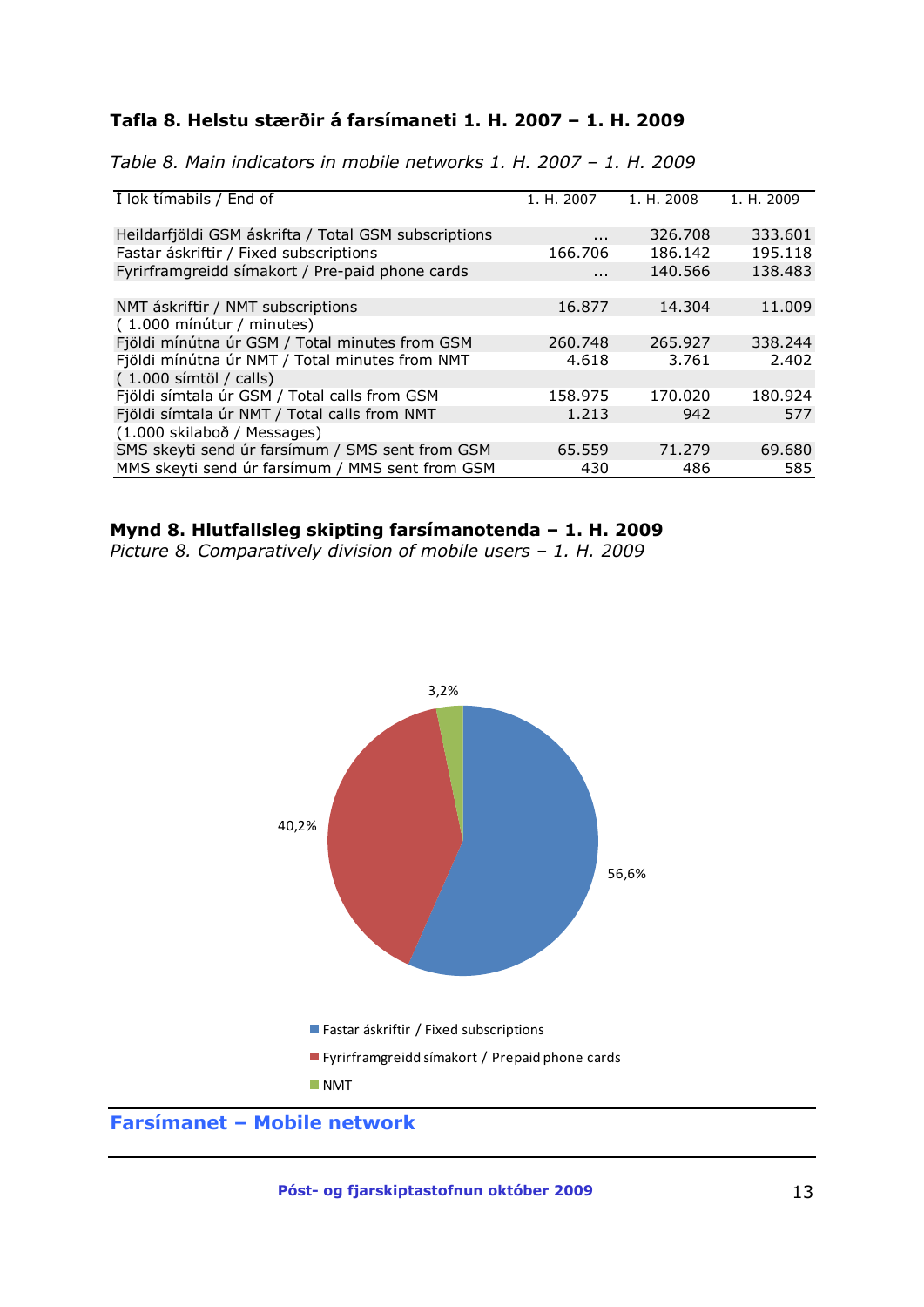## **Tafla 9. Fjöldi viðskiptavina<sup>2</sup> – GSM/UMTS, 1. H. 2007 – 1. H. 2009**

|                         | Fjöldi viðskiptavina - GSM/UMTS<br>Total subscribers GSM/UMTS |            |            | Markaðshlutdeild<br>Market share |            |            |  |
|-------------------------|---------------------------------------------------------------|------------|------------|----------------------------------|------------|------------|--|
| I lok tímabils / End of | 1. H. 2007                                                    | 1. H. 2008 | 1. H. 2009 | 1. H. 2007                       | 1. H. 2008 | 1. H. 2009 |  |
| Samtals / Total         | $\cdots$                                                      | 326,708    | 333.601    | $\ddotsc$                        | 100,0%     | 100,0%     |  |
| - Síminn                | $\cdots$                                                      | 184.861    | 160.512    | $\cdots$                         | 56,6%      | 48,1%      |  |
| - Vodafone              | $\cdots$                                                      | 118.813    | 108.820    | $\cdots$                         | 36,4%      | 32,6%      |  |
| - Nova                  | $\cdots$                                                      | 13.646     | 46.269     | $\cdots$                         | 4,2%       | 13,9%      |  |
| - Tal                   | $\cdots$                                                      | 9.382      | 18.000     | $\cdots$                         | 2,9%       | 5,4%       |  |
| - Aðrir / Others        | .                                                             | 6          | $\cdots$   | .                                | 0,0%       | .          |  |

| Table 9. Total subscribers - GSM/UMTS, 1. H. 2007 - 1. H. 2009 |  |  |  |
|----------------------------------------------------------------|--|--|--|
|----------------------------------------------------------------|--|--|--|

#### **Tafla 9. Markaðshlutdeild skipt eftir fyrirtækjum – 1. H. 2009**

*Table 9. Market share by companies - 1. H. 2009*



**Farsímanet – Mobile network**

 $^2$  Dálkur fyrir fyrri helming ársins 2007 er auður vegna þess að upplýsingar um fjölda fyrirframgreiddra korta $\,$ miðað við breyttar forsendur Póst- og fjarskiptastofnunar, þ.e. kort sem voru virk síðustu 3 mánuði í stað 6 áður, eru ekki lengur til hjá öllum fjarskiptafyrirtækjunum.

The column for the first half of the year 2007 are intentionally left blank. This is due to the reason that the Post and telecom administration did changed its definition regarding the numbers of prepaid phone cards. Now according to the new decision they need to be active for the last 3 months instead of 6 months as before. Because of this change the information are no longer available from all of the telecommunication operators.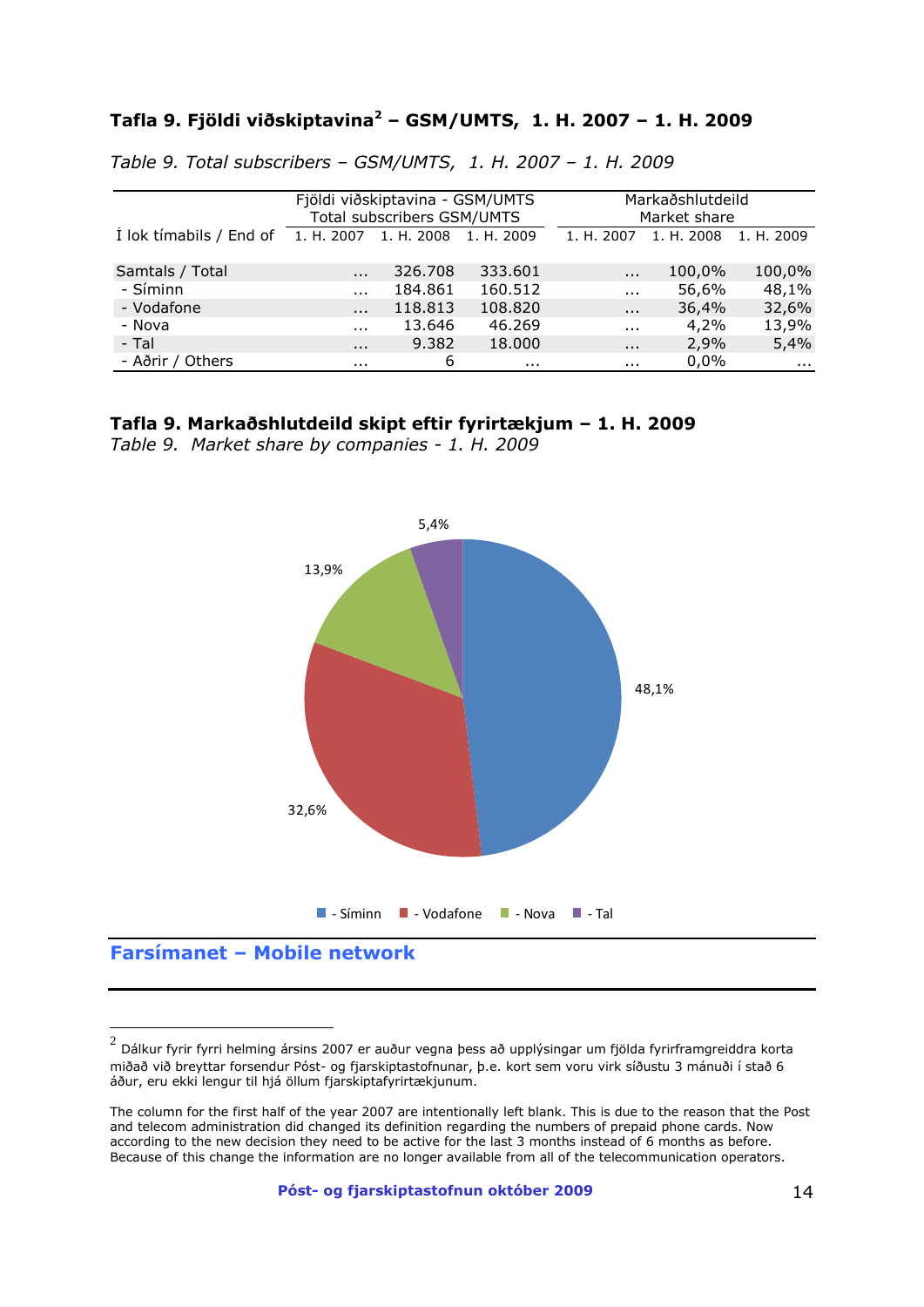### **Tafla 10. Fastar áskriftir – GSM/UMTS, 1. H. 2007 – 1. H. 2009**

|                                                                       |          | Fastar áskriftir - GSM/UMTS<br>Fixed subscriptions |         | Markaðshlutdeild<br>Market share |        |        |  |  |
|-----------------------------------------------------------------------|----------|----------------------------------------------------|---------|----------------------------------|--------|--------|--|--|
| I lok timabils / End of $\overline{1. H.}$ 2007 1. H. 2008 1. H. 2009 |          |                                                    |         | 1. H. 2007 1. H. 2008 1. H. 2009 |        |        |  |  |
| Samtals / Total                                                       | 166.706  | 186.142                                            | 195.118 | 100,0%                           | 100,0% | 100,0% |  |  |
| - Síminn                                                              | 98.939   | 105.359                                            | 97.218  | 59,3%                            | 56,6%  | 49,8%  |  |  |
| - Vodafone                                                            | 67.767   | 72.316                                             | 70.264  | 40,7%                            | 38,8%  | 36,0%  |  |  |
| - Nova                                                                | $\cdots$ | 7.074                                              | 18.654  | $\sim 100$                       | 3,8%   | 9,6%   |  |  |
| - Tal                                                                 | $\cdots$ | 1.393                                              | 8.982   | $\cdots$                         | 0,7%   | 4,6%   |  |  |

*Table 10. Fixed subscriptions – GSM/UMTS, 1. H. 2007 – 1. H. 2009*

### **Mynd 10. Markaðshlutdeild skipt eftir fyrirtækjum – 1. H. 2009**

*Picture 10. Market share by companies – 1. H. 2009*



## **Farsímanet – Mobile network**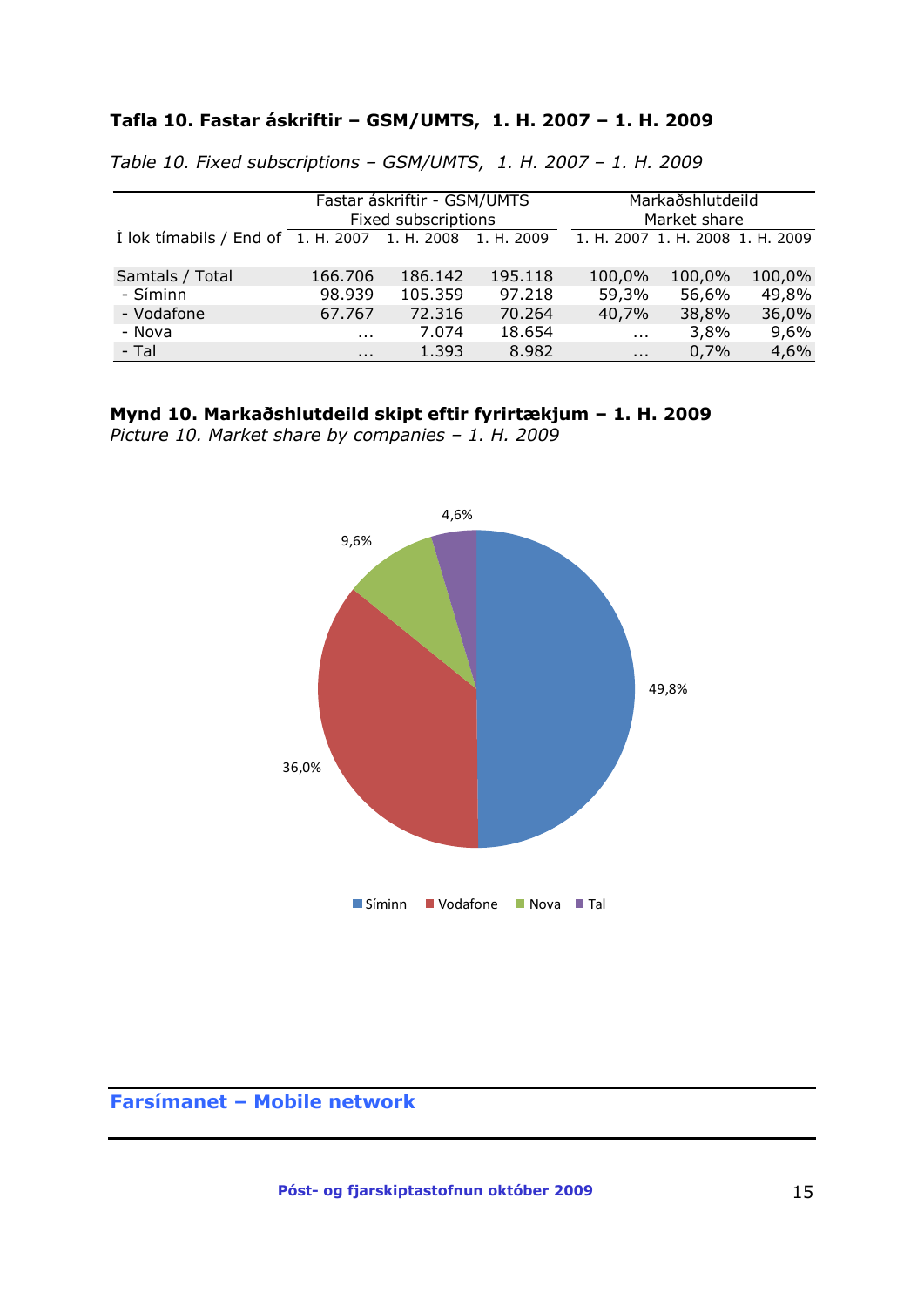### **Tafla 11. Fyrirframgreidd símakort***<sup>3</sup>* **– GSM/UMTS, 1. H. 2007–1. H. 2009**

|                         |                                  | Fyrirframgreidd símakort<br>Pre-paid phone cards |          |            | Markaðshlutdeild<br>Market share |            |  |  |  |
|-------------------------|----------------------------------|--------------------------------------------------|----------|------------|----------------------------------|------------|--|--|--|
| I lok tímabils / End of | 1. H. 2007 1. H. 2008 1. H. 2009 |                                                  |          |            | 1. H. 2007 1. H. 2008 1. H. 2009 |            |  |  |  |
| Samtals / Total         |                                  | 140.566                                          | 138.483  | $\cdots$   | 100,0%                           | 100,0%     |  |  |  |
| - Síminn                | $\cdots$                         | 79.502                                           | 63.294   | $\cdots$   | 56,6%                            | 45,7%      |  |  |  |
| - Vodafone              | $\cdots$                         | 46.497                                           | 38.556   | $\cdots$   | 33,1%                            | 27,8%      |  |  |  |
| - Nova                  | $\cdots$                         | 6.572                                            | 27.615   | $\cdots$   | 4,7%                             | 19,9%      |  |  |  |
| - Tal                   | $\cdots$                         | 7.989                                            | 9.018    | $\cdots$   | 5,7%                             | 6,5%       |  |  |  |
| - Aðrir / Others        | $\cdots$                         | 6                                                | $\cdots$ | $\sim 100$ | 0,0%                             | $\sim 100$ |  |  |  |

*Table 11. Pre-paid phone cards – GSM/UMTS, 1. H. 2007 – 1. H. 2009*

#### **Mynd 11. Markaðshlutdeild skipt eftir fyrirtækjum – 1. H. 2009**

*Picture 11. Market share by companies – 1. H. 2009* 



### **Farsímanet – Mobile network**

 $^3$  Fjöldi fyrirframgreiddra símakorta sem voru virk síðustu 3 mánuði. Pre-paid phone cards active last 3 months.

Dálkur fyrir fyrri helming ársins 2007 er auður vegna þess að upplýsingar um fjölda fyrirframgreiddra korta miðað við breyttar forsendur Póst- og fjarskiptastofnunar, þ.e. kort sem voru virk síðustu 3 mánuði í stað 6 áður, eru ekki lengur til hjá öllum fjarskiptafyrirtækjunum.

**Póst- og fjarskiptastofnun október 2009** 16 The column for the first half of the year 2007 is intentionally left blank. This is due to the reason that the Post and telecom administration changed its definition regarding the numbers of prepaid phone cards. Now according to the new decision they need to be active for the last 3 months instead of 6 months as before. Because of this change the information is no longer available from all of the telecommunication operators.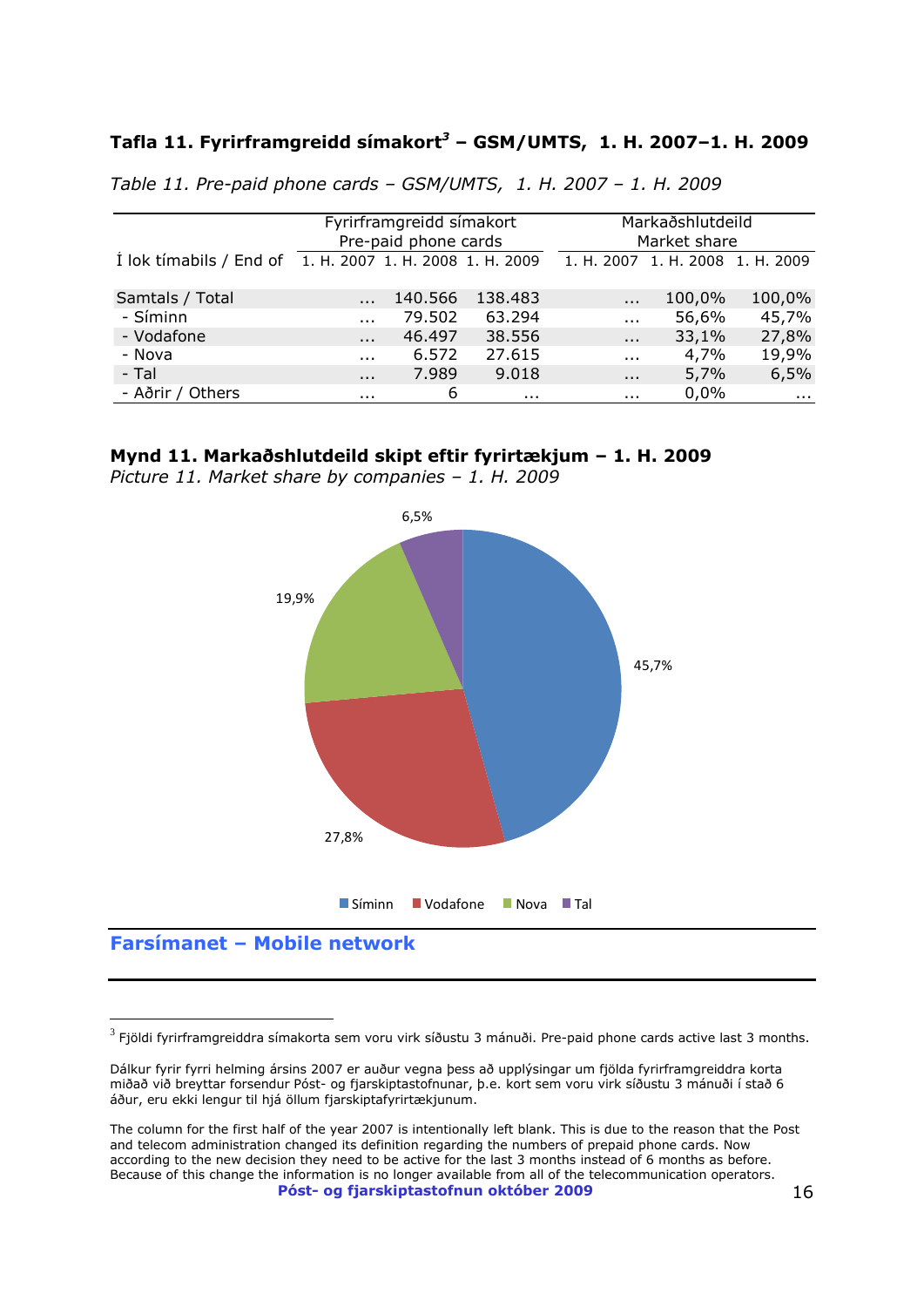### **Tafla 12. Fjöldi virkra símkorta á 3G<sup>4</sup> farsímaneti, 1. H. 2007 – 1. H. 2009**

*Table 12. Number of active phone cards on 3G mobile network,1.H.2007–1.H.2009*

|                          | Fjöldi virkra 3G korta<br>Number of active 3G phone cards | Markaðshlutdeild<br>Market share |                                  |          |                                  |        |  |
|--------------------------|-----------------------------------------------------------|----------------------------------|----------------------------------|----------|----------------------------------|--------|--|
| Í lok árs / End of       |                                                           |                                  | 1. H. 2007 1. H. 2008 1. H. 2009 |          | 1. H. 2007 1. H. 2008 1. H. 2009 |        |  |
| Samtals / Total          | $\cdots$                                                  | $\cdots$                         | 333.601                          | $\cdots$ |                                  | 100,0% |  |
| - Fjöldi virkra 2G korta | .                                                         | $\cdots$                         | 257.974                          | .        | $\cdots$                         | 77,3%  |  |
| - Fjöldi virkra 3G korta | $\cdots$                                                  | $\cdots$                         | 75.627                           | $\cdots$ | $\cdots$                         | 22,7%  |  |

#### **Mynd 12. Markaðshlutdeild eftir tegund – 1.H. 2009**

*Picture 12. Market share by type – 1.H. 2009* 



Fjöldi símkorta sem eru virk á 2G farsímaneti

Fjöldi símkorta sem eru virk á 3G farsímaneti

**Póst- og fjarskiptastofnun október 2009** 17

<sup>&</sup>lt;sup>4</sup> Fjöldi símkorta sem voru virk á 3G farsímaneti síðustu 3 mánuði. Number of active phone cards during the last 3 months on 3G mobile network.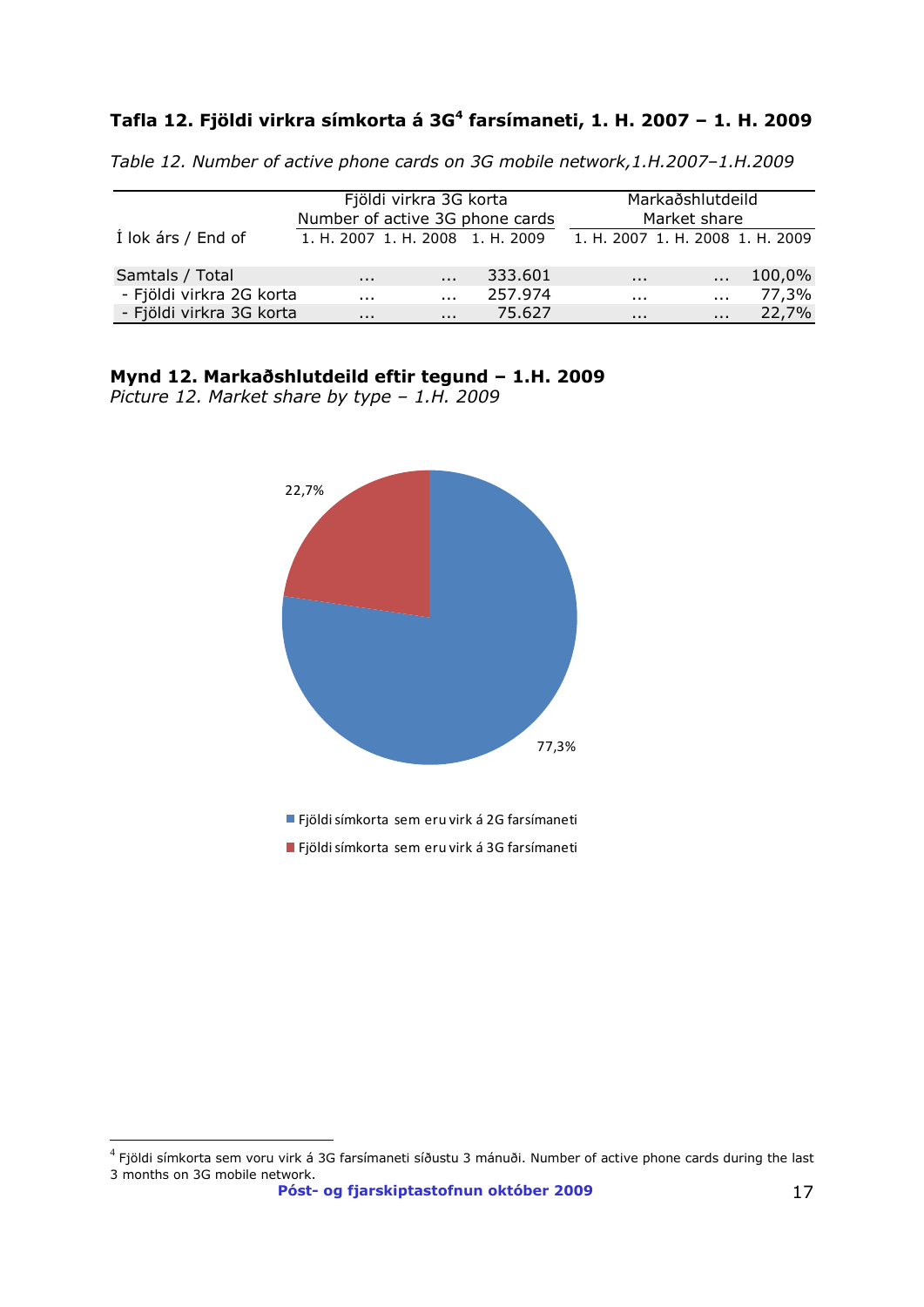### **Tafla 13. Fjöldi mínútna<sup>5</sup> úr GSM/UMTS farsíma, 1. H. 2007 – 1. H. 2009**

*Table 13. Total minutes from GSM/UMTS mobile phones, 1. H. 2007 – 1. H. 2009*

|                                                     |         | Fjöldi                           |         |
|-----------------------------------------------------|---------|----------------------------------|---------|
|                                                     |         | <b>Numbers</b>                   |         |
| I lok tímabils / End of                             |         | 1. H. 2007 1. H. 2008 1. H. 2009 |         |
| (1.000 mínútur / minutes)                           |         |                                  |         |
| Samtals / Total                                     | 260.748 | 265.927                          | 338.244 |
| - Símtöl í fastanet / Calls to fixed network        | 61.246  | 54.341                           | 56.953  |
| - Símtöl til farsímaneta / Calls to mobile networks | 192.842 | 204.591                          | 269.978 |
| - Símtöl til útlanda / Outgoing international calls | 6.659   | 6.996                            | 11.313  |
|                                                     |         |                                  |         |

**Mynd 13. Fjöldi mínútna úr GSM/UMTS farsíma – 1. H. 2007 – 1. H. 2009** *Picture 13. Total minutes from GSM/UMTS mobile phone– 1. H. 2007 – 1.H. 2009* 



 $\overline{a}$  $^5$  Tölur um fjölda mínútna fyrir fyrri helming ársins 2009 eru ekki að öllu leyti samanburðarhæfar milli ára. Numbers for the first half of the year 2009 are not fully comparable between the years.

**Póst- og fjarskiptastofnun október 2009** 18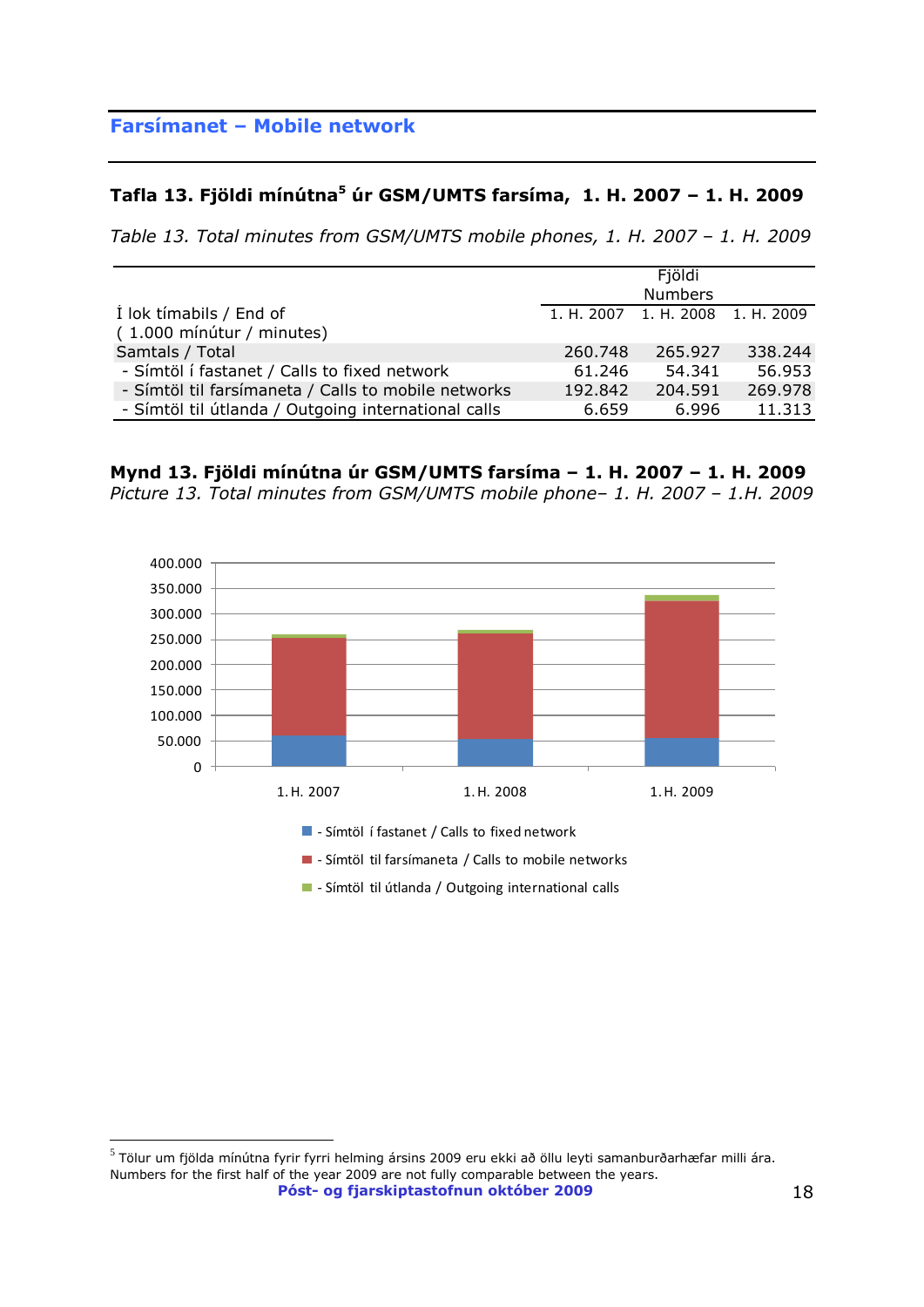### **Tafla 14. Fjöldi mínútna úr GSM/UMTS farsíma, 1. H. 2007 – 1. H. 2009**

*Table 14. Total minutes from GSM/UMTS mobile phones,1. H. 2007 – 1. H. 2009*

|                                                      |               | Fjöldi<br><b>Numbers</b> |            | Markaðshlutdeild<br>Market share |            |            |  |  |
|------------------------------------------------------|---------------|--------------------------|------------|----------------------------------|------------|------------|--|--|
| I lok tímabils / End of<br>(1.000 mínútur / minutes) | 1. H. 2007    | 1. H. 2008               | 1. H. 2009 | 1. H. 2007                       | 1. H. 2008 | 1. H. 2009 |  |  |
| Samtals / Total                                      | 260,748       | 265.927                  | 338.244    | 100,0%                           | 100,0%     | 100,0%     |  |  |
| - Síminn                                             | 137.405       | 142.572                  | 161.380    | 52,7%                            | 53,6%      | 47,7%      |  |  |
| - Vodafone                                           | 117.561       | 108.496                  | 105.653    | 45,1%                            | 40,8%      | 31,2%      |  |  |
| - SKO                                                | 5.782         | $\cdots$                 | $\cdots$   | 2,2%                             | $\cdots$   | $\cdots$   |  |  |
| - Nova                                               | $\sim$ $\sim$ | 7.855                    | 55.421     | $\cdots$                         | 3,0%       | 16,4%      |  |  |
| - Tal                                                | $\cdots$      | 7.004                    | 15.789     | $\cdots$                         | 2,6%       | 4,7%       |  |  |

### **Mynd 14. Markaðshlutdeild skipt eftir fyrirtækjum – 1. H. 2009**

*Picture 14. Market share by companies – 1. H. 2009*

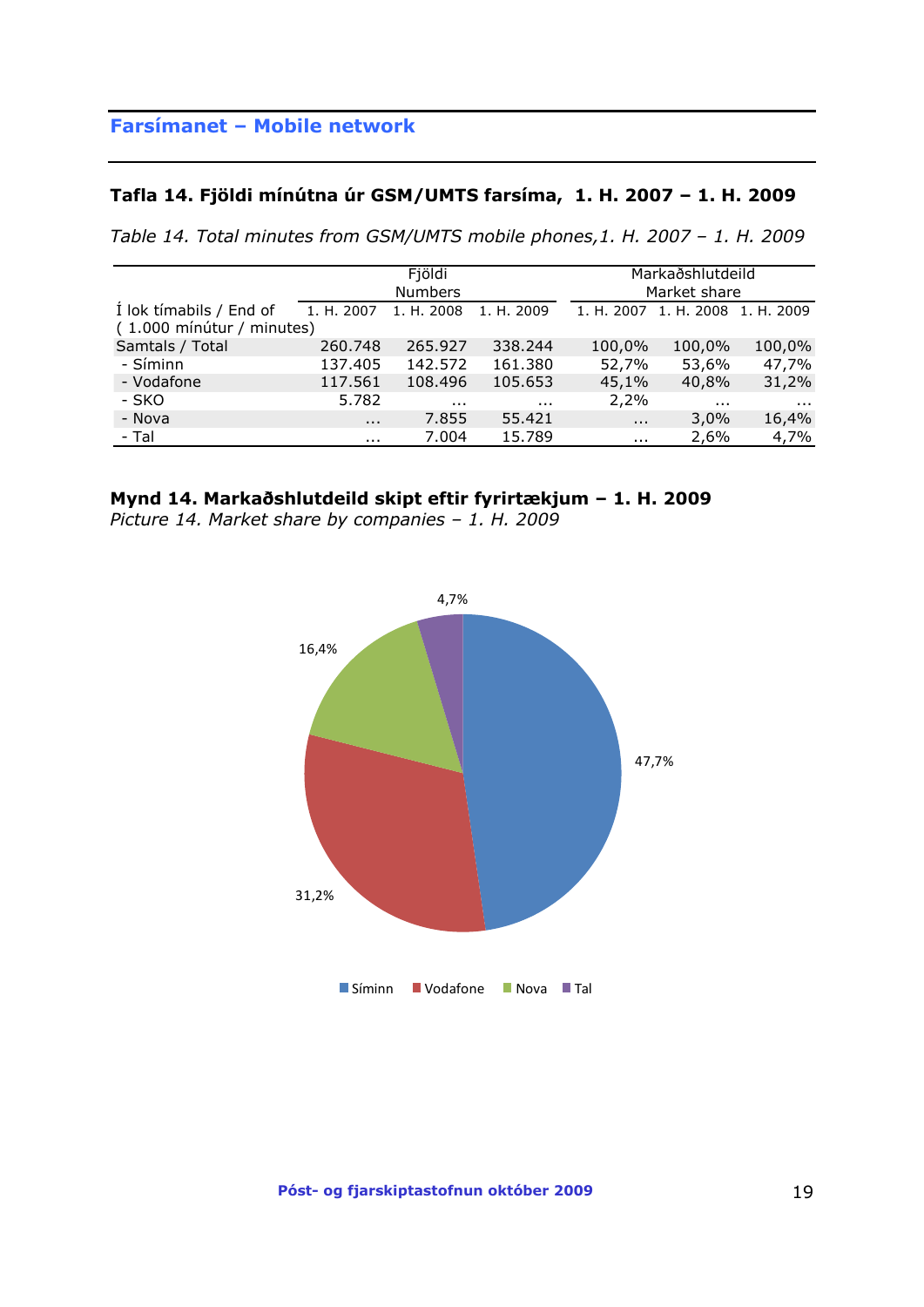#### **Tafla 15. Fjöldi mín. úr GSM/UMTS farsímum til fastanets, 1. H.2007–1. H. 2009**

*Table 15. Total min. from GSM/UMTS mobile to fixed network, 1. H. 2007–1. H. 2009*

|                                                      |                                  | Fjöldi<br><b>Numbers</b> |          |                                  | Markaðshlutdeild<br>Market share |          |
|------------------------------------------------------|----------------------------------|--------------------------|----------|----------------------------------|----------------------------------|----------|
| I lok tímabils / End of<br>(1.000 mínútur / minutes) | 1. H. 2007 1. H. 2008 1. H. 2009 |                          |          | 1. H. 2007 1. H. 2008 1. H. 2009 |                                  |          |
| Samtals / Total                                      | 60.654                           | 54.341                   | 56.953   | 100,0%                           | 100,0%                           | 100,0%   |
| - Síminn                                             | 39.991                           | 31.311                   | 30.673   | 65,9%                            | 57,6%                            | 53,9%    |
| - Vodafone                                           | 20.663                           | 21.273                   | 19.272   | 34,1%                            | 39,1%                            | 33,8%    |
| - SKO                                                | 592                              | $\sim 100$               | $\cdots$ | 1,0%                             | $\sim$ $\sim$ $\sim$             | $\cdots$ |
| - Nova                                               | $\cdots$                         | 883                      | 4.484    | $\cdots$                         | 1,6%                             | 7,9%     |
| - Tal                                                | $\cdots$                         | 873                      | 2.524    | $\sim 100$                       | 1,6%                             | 4,4%     |



*Picture 15. Market share by companies – 1. H. 2009*



**Póst- og fjarskiptastofnun október 2009** 20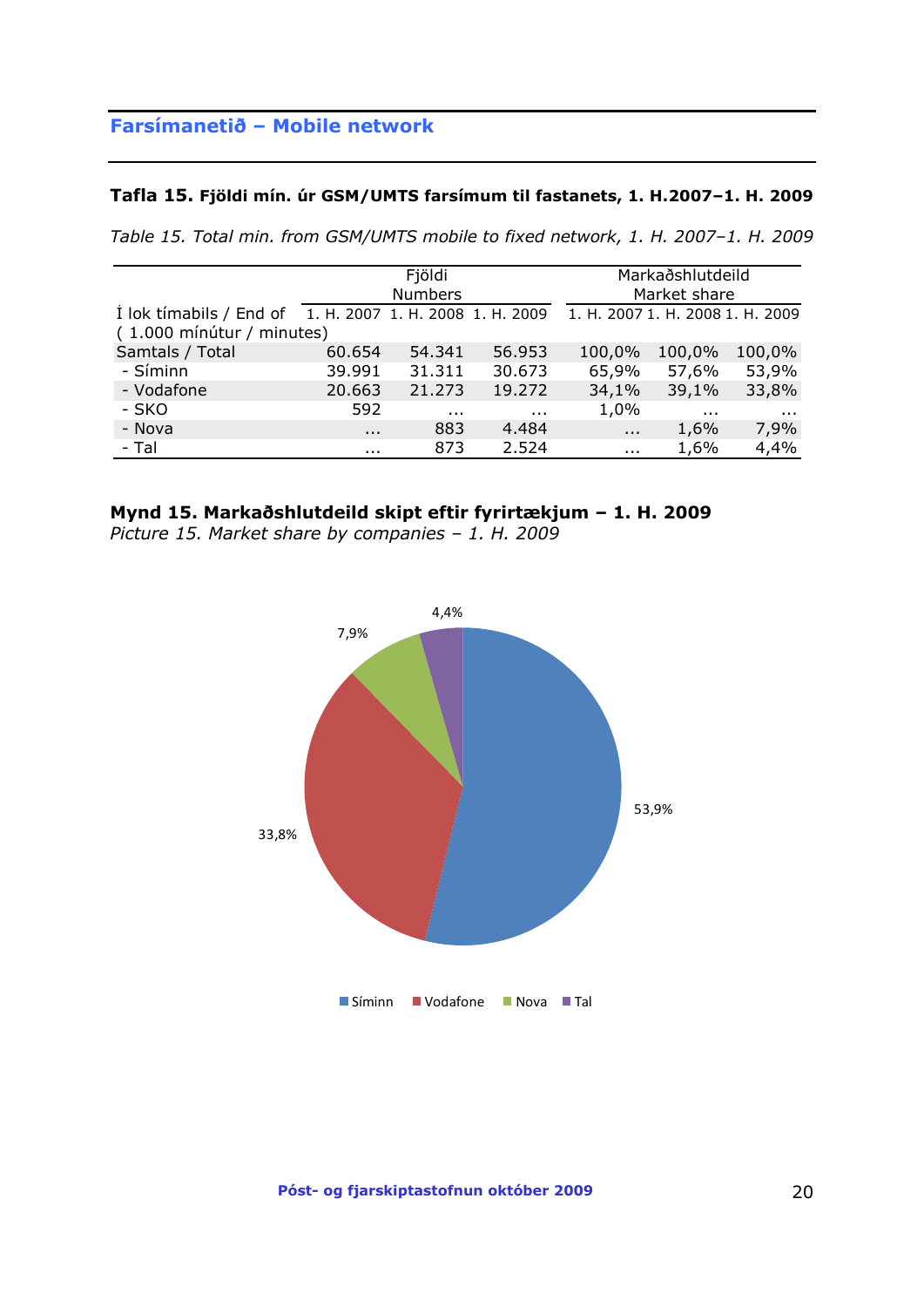### **Tafla 16. Fjöldi mínútna úr farsímum í farsíma, 1. H. 2007 – 1. H. 2009**

| Table 16. Total minutes from mobile to mobile, 1. H. 2007 - 1. H. 2009 |  |  |  |  |  |  |  |  |  |  |  |  |  |
|------------------------------------------------------------------------|--|--|--|--|--|--|--|--|--|--|--|--|--|
|------------------------------------------------------------------------|--|--|--|--|--|--|--|--|--|--|--|--|--|

|                                               |          | Fjöldi<br><b>Numbers</b> |            |            | Markaðshlutdeild<br>Market share |          |  |  |  |
|-----------------------------------------------|----------|--------------------------|------------|------------|----------------------------------|----------|--|--|--|
| I lok tímabils / End of 1. H. 2007 1. H. 2008 |          |                          | 1. H. 2009 |            | 1. H. 2007 1. H. 2008 1. H. 2009 |          |  |  |  |
| (1.000 mínútur / minutes)                     |          |                          |            |            |                                  |          |  |  |  |
| Samtals / Total                               | 192.842  | 204.591                  | 269.978    | 100,0%     | 100,0%                           | 100,0%   |  |  |  |
| - Síminn                                      | 93.427   | 107.329                  | 125.487    | 48,4%      | 52,5%                            | 46,5%    |  |  |  |
| - Vodafone                                    | 94.292   | 84.448                   | 81.572     | 48,9%      | 41,3%                            | 30,2%    |  |  |  |
| - SKO                                         | 5.124    | $\sim 100$               | $\cdots$   | 2,7%       | $\sim$ $\sim$                    | $\cdots$ |  |  |  |
| - Nova                                        | $\cdots$ | 6.781                    | 49.974     | $\sim 100$ | 3,3%                             | 18,5%    |  |  |  |
| - Tal                                         | $\cdots$ | 6.033                    | 12.945     | $\sim 100$ | 2,9%                             | 4,8%     |  |  |  |

## **Mynd 16. Markaðshlutdeild skipt eftir fyrirtækjum – 1. H. 2009**

*Picture 16. Market share by company – 1. H. 2009*

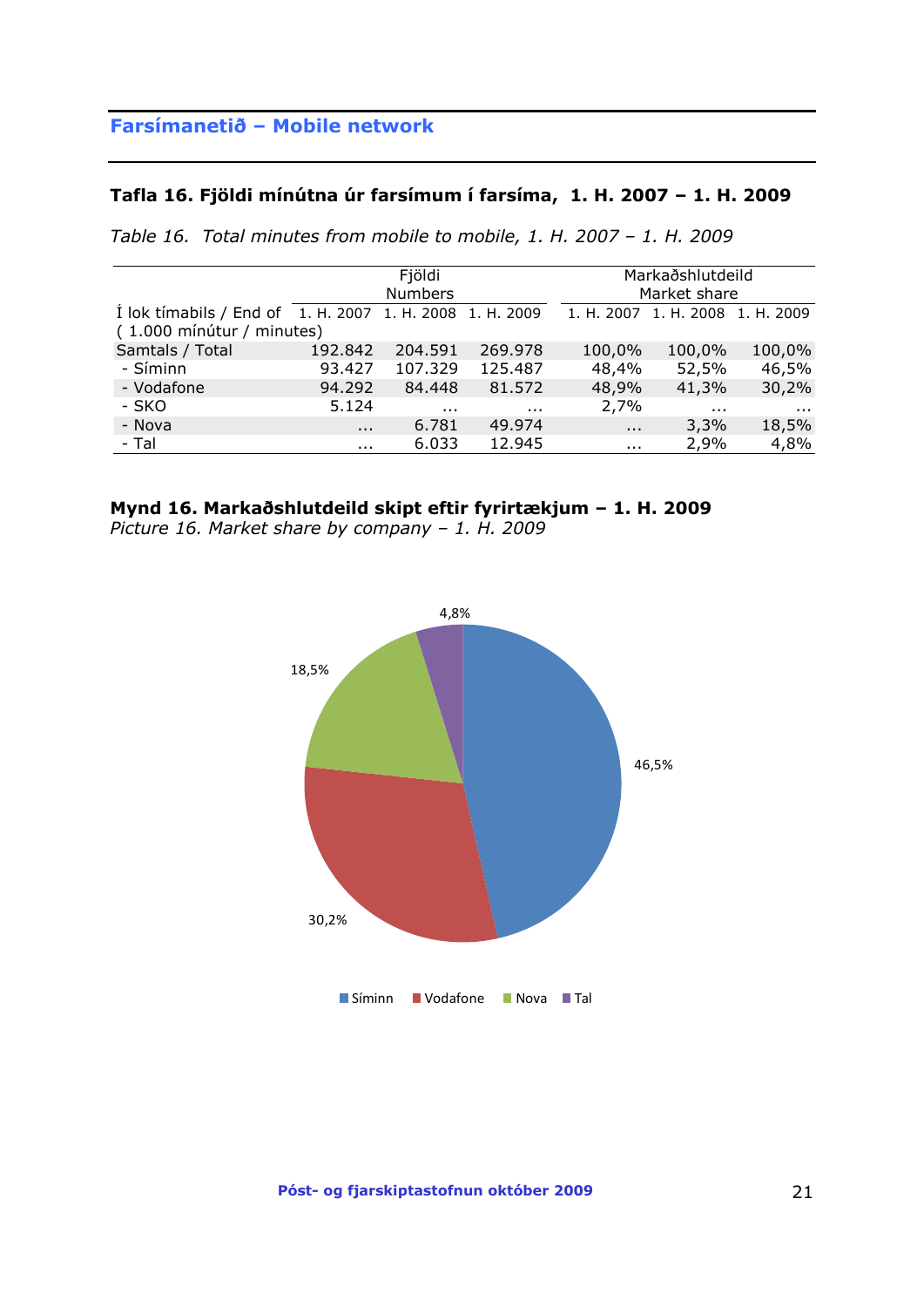#### **Tafla 17. Fjöldi mín. <sup>6</sup> úr GSM/UMTS farsímum til útlanda, 1. H. 2007–1. H. 2009**

*Table 17. Total GSM/UMTS mobile outgoing international calls, 1. H.2007–1. H. 2009*

|                                                          |               | Fjöldi<br><b>Numbers</b> |               |                      | Markaðshlutdeild<br>Market share |          |  |  |  |
|----------------------------------------------------------|---------------|--------------------------|---------------|----------------------|----------------------------------|----------|--|--|--|
| I lok timabils / End of 1. H. 2007 1. H. 2008 1. H. 2009 |               |                          |               |                      | 1. H. 2007 1. H. 2008 1. H. 2009 |          |  |  |  |
| (1.000 mínútur / minutes)                                |               |                          |               |                      |                                  |          |  |  |  |
| Samtals / Total                                          | 6.659         | 6.996                    | 11.313        | 100,0%               | 100,0%                           | 100,0%   |  |  |  |
| - Síminn                                                 | 3.987         | 3.932                    | 5.221         | 59,9%                | 56,2%                            | 46,1%    |  |  |  |
| - Vodafone                                               | 2.607         | 2.775                    | 4.809         | 39,1%                | 39,7%                            | 42,5%    |  |  |  |
| - SKO                                                    | 66            | $\sim 100$               | $\sim$ $\sim$ | 1,0%                 | $\sim$ 10 $\pm$                  | $\cdots$ |  |  |  |
| - Nova                                                   | $\sim$ $\sim$ | 191                      | 964           | $\sim$ $\sim$ $\sim$ | 2,7%                             | 8,5%     |  |  |  |
| - Tal                                                    | $\cdots$      | 98                       | 320           | $\sim 100$           | 1,4%                             | 2,8%     |  |  |  |

## **Mynd 17. Markaðshlutdeild skipt eftir fyrirtækjum – 1. H. 2009**

*Picture 17. Market share by companies – 1. H. 2009*



 $\overline{a}$  $^6$  Tölur um fjölda mínútna hjá Símanum og Vodafone fyrir fyrri helming ársins 2009 eru ekki að öllu leyti samanburðarhæfar milli ára. Numbers from Síminn and Vodafone for the first half of the year 2009 are not fully comparable between the years.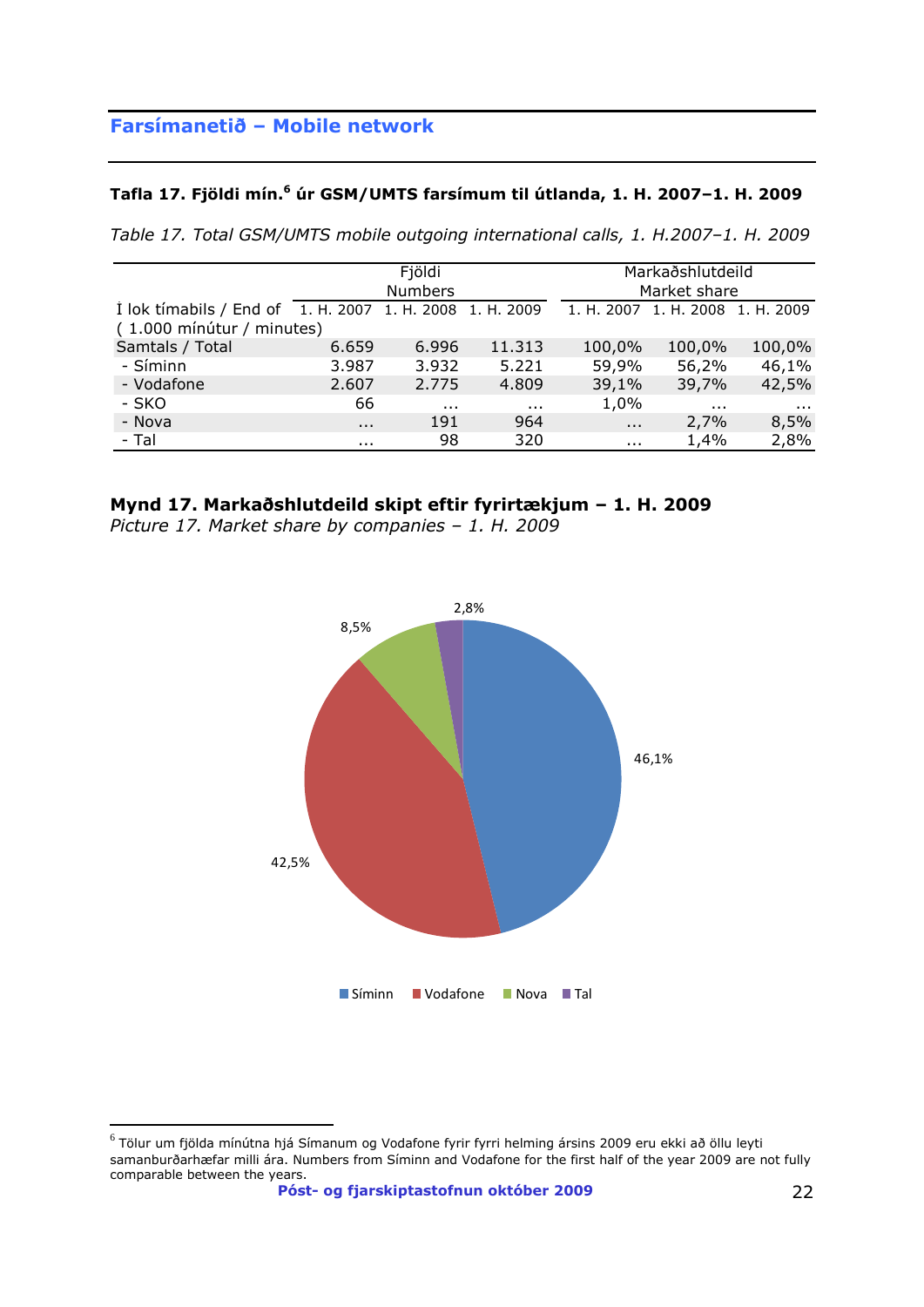#### **Tafla 18. Fjöldi SMS og MMS skilaboða eftir fyrirtækjum***<sup>7</sup>* **, 1. H. 2007–1. H. 2009**

|  |  |  |  | Table 18. Total SMS and MMS messages by companies, 1. H. 2007 – 1. H. 2009 |  |  |  |  |
|--|--|--|--|----------------------------------------------------------------------------|--|--|--|--|
|  |  |  |  |                                                                            |  |  |  |  |

|                                               |          |               |            |               | Markaðshlutdeild |                 |  |  |
|-----------------------------------------------|----------|---------------|------------|---------------|------------------|-----------------|--|--|
|                                               |          | <b>SMS</b>    |            | Market share  |                  |                 |  |  |
| I lok tímabils / End of 1. H. 2007 1. H. 2008 |          |               | 1. H. 2009 | 1. H. 2007    | 1. H. 2008       | 1. H. 2009      |  |  |
| ( -1000 skilaboð / Messages)                  |          |               |            |               |                  |                 |  |  |
| Samtals / Total                               | 65.559   | 71.279        | 69.680     | 100,0%        | 100,0%           | 100,0%          |  |  |
| - Síminn                                      | 37.768   | 38.554        | 28.205     | 57,6%         | 54,1%            | 40,5%           |  |  |
| - Vodafone                                    | 25.450   | 28.102        | 17.938     | 38,8%         | 39,4%            | 25,7%           |  |  |
| - SKO                                         | 2.341    | $\sim$ $\sim$ | .          | 3,6%          | $\sim$ $\sim$    | $\sim$ 10 $\pm$ |  |  |
| - Nova                                        | $\cdots$ | 2.158         | 20.378     | $\cdots$      | 3,0%             | 29,2%           |  |  |
| - Tal                                         | $\cdots$ | 2.465         | 3.158      | $\sim$ $\sim$ | 3,5%             | 4,5%            |  |  |
|                                               |          | <b>MMS</b>    |            |               |                  |                 |  |  |
| Samtals / Total                               | 430      | 486           | 585        | 100,0%        | 100,0%           | 100,0%          |  |  |
| - Síminn                                      | 228      | 233           | 144        | 53,1%         | 48,1%            | 24,7%           |  |  |
| - Vodafone                                    | 196      | 209           | 255        | 45,7%         | 43,0%            | 43,5%           |  |  |
| - SKO                                         | 5        | $\cdots$      | $\cdots$   | 1,3%          | $\cdots$         | $\cdots$        |  |  |
| - Nova                                        | $\cdots$ | 38            | 169        | $\cdots$      | 7,8%             | 28,9%           |  |  |
| - Tal                                         | $\cdots$ | 6             | 17         | $\cdots$      | 1,1%             | 2,9%            |  |  |

#### **Mynd 18. Markaðshlutdeild skipt eftir fyrirtækjum – 1. H. 2009**

*Picture 18. Market share by companies – 1. H. 2009*



**Póst- og fjarskiptastofnun október 2009** 23  $^7$  Einungis sendingar innan farsímanetsins. From GSM to GSM only.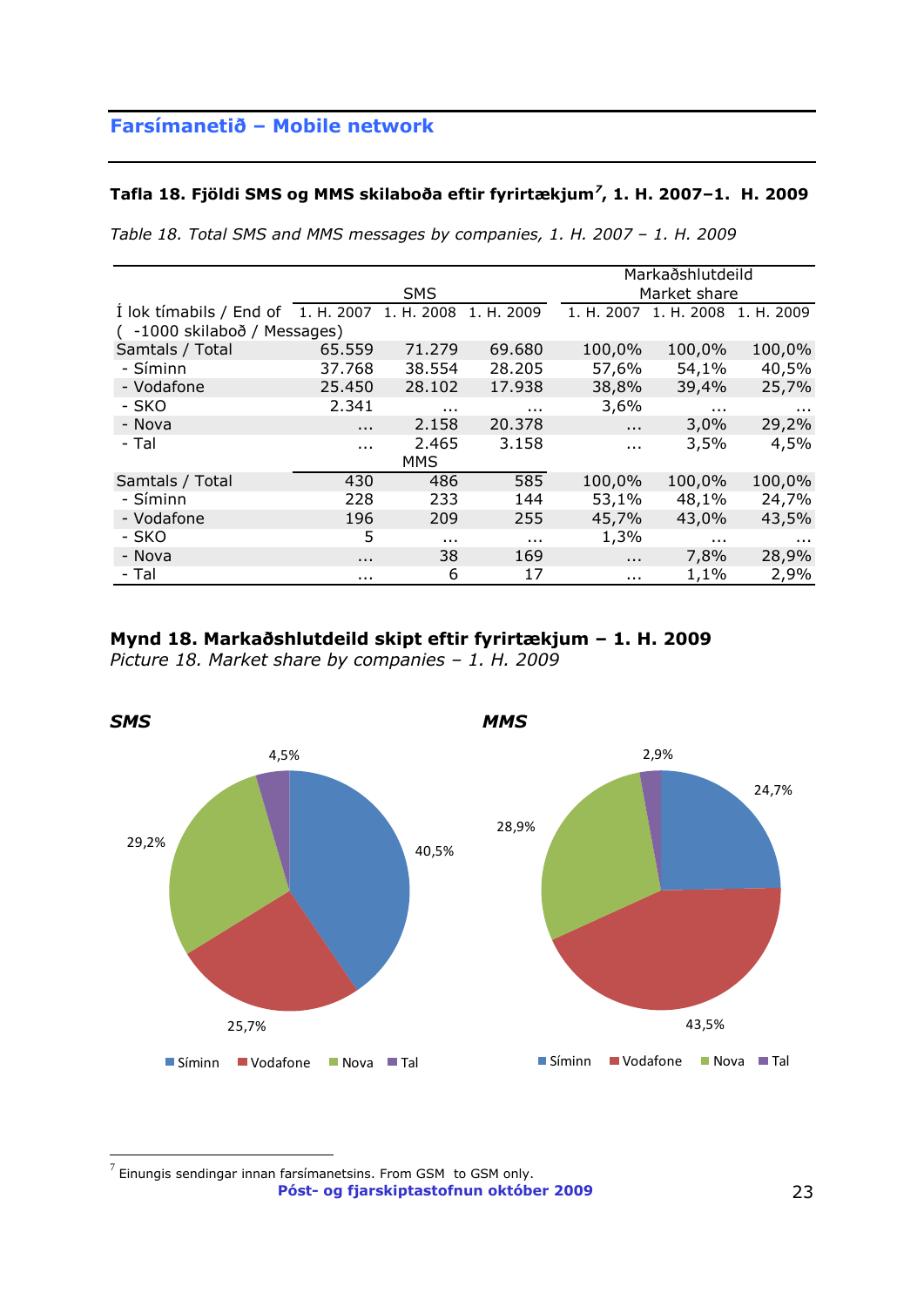#### **Tafla 19. Breiðbandstenging<sup>8</sup> farsíma, fjöldi viðskiptavina, tal og gagnamagn 1. H. 2007 – 1.H. 2009**

*Table 19. Mobile broadband, number of speech and data subscriptions, , 1. H. 2007 – 1. H. 2009*

|                    | Breiðbandstenging farsíma        | Mobile broadband |        | Markaðshlutdeild<br>Market share |              |        |  |  |
|--------------------|----------------------------------|------------------|--------|----------------------------------|--------------|--------|--|--|
| I lok árs / End of | 1. H. 2007 1. H. 2008 1. H. 2009 |                  |        | 1. H. 2007 1. H. 2008 1. H. 2009 |              |        |  |  |
| Samtals / Total    | $\cdots$                         | $\cdots$         | 58.367 | $\cdots$                         |              | 100,0% |  |  |
| - Nova             | $\cdots$                         | $\cdots$         | 39.588 | $\cdots$                         | $\mathbf{r}$ | 67,8%  |  |  |
| - Síminn           | $\cdots$                         | $\cdots$         | 12.646 | $\cdots$                         | $\cdots$     | 21,7%  |  |  |
| - Vodafone         | .                                | $\cdots$         | 6.133  | $\cdots$                         | $\cdots$     | 10,5%  |  |  |

**Mynd 19. Markaðshlutdeild skipt eftir fyrirtækjum – 1. H. 2009**

*Picture 19. Market share by companies – 1. H. 2009*



**Póst- og fjarskiptastofnun október 2009** 24  $^8$  Fjöldi viðskiptamanna með þjónustu sem heimilar bæði tal og gagnamagn á breiðbandstengingu farsíma. Number of subscriptions wich allow voice in addition to data traffic on mobile broadband.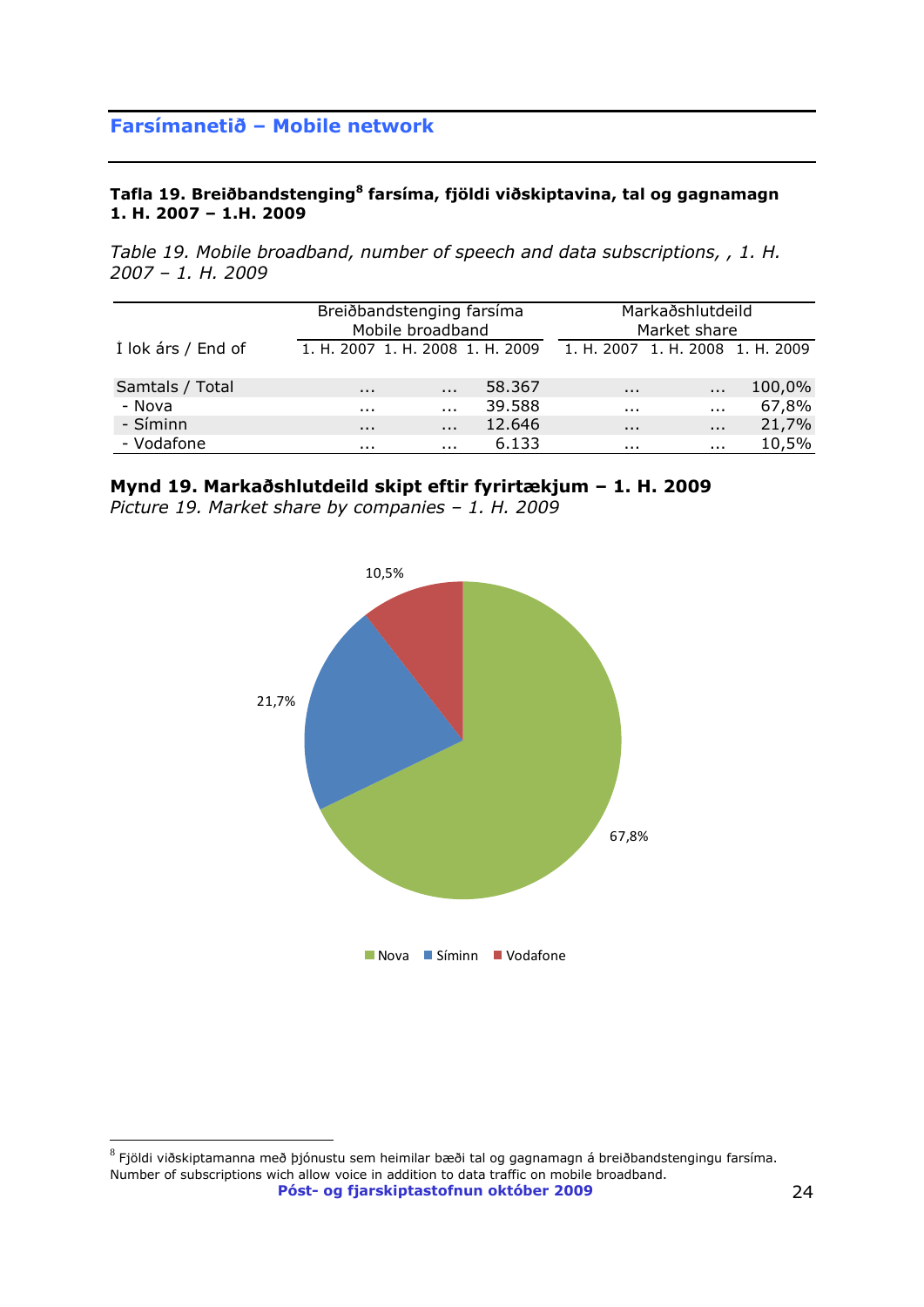### **Tafla 20. Breiðbandstenging<sup>9</sup> farsíma, fjöldi viðskiptavina, gagnaáskrift eingögnu, 1. H. 2007 – 1.H. 2009**

*Table 20. Mobile broadband, number of data only subscriptions, , 1. H. 2007 - 1. H. 2009*

|                    | Breiðbandstenging farsíma<br>Mobile broadband |          |                                  |                                  | Markaðshlutdeild<br>Market share |        |
|--------------------|-----------------------------------------------|----------|----------------------------------|----------------------------------|----------------------------------|--------|
| Í lok árs / End of |                                               |          | 1. H. 2007 1. H. 2008 1. H. 2009 | 1. H. 2007 1. H. 2008 1. H. 2009 |                                  |        |
| Samtals / Total    | $\cdots$                                      | $\cdots$ | 12.941                           | $\cdots$                         | $\cdots$                         | 100,0% |
| - Nova             | $\cdots$                                      | $\cdots$ | 6.681                            | $\cdots$                         | $\cdots$                         | 51,6%  |
| - Síminn           | $\cdots$                                      | $\cdots$ | 4.847                            | $\cdots$                         | $\cdots$                         | 37,5%  |
| - Vodafone         | .                                             | $\cdots$ | 1.413                            | .                                | $\cdots$                         | 10,9%  |

### **Mynd 20. Markaðshlutdeild skipt eftir fyrirtækjum – 1. H. 2009**

*Picture 20. Market share by companies – 1. H. 2009*



**Póst- og fjarskiptastofnun október 2009** 25  $^9$  Fjöldi viðskiptamanna með þjónustu sem heimilar eingöngu gagnamagn á breiðbandstengingu farsíma t.d. með nettengli eða netlykli. Number of subscriptions wich only allow data traffic for a mobile device.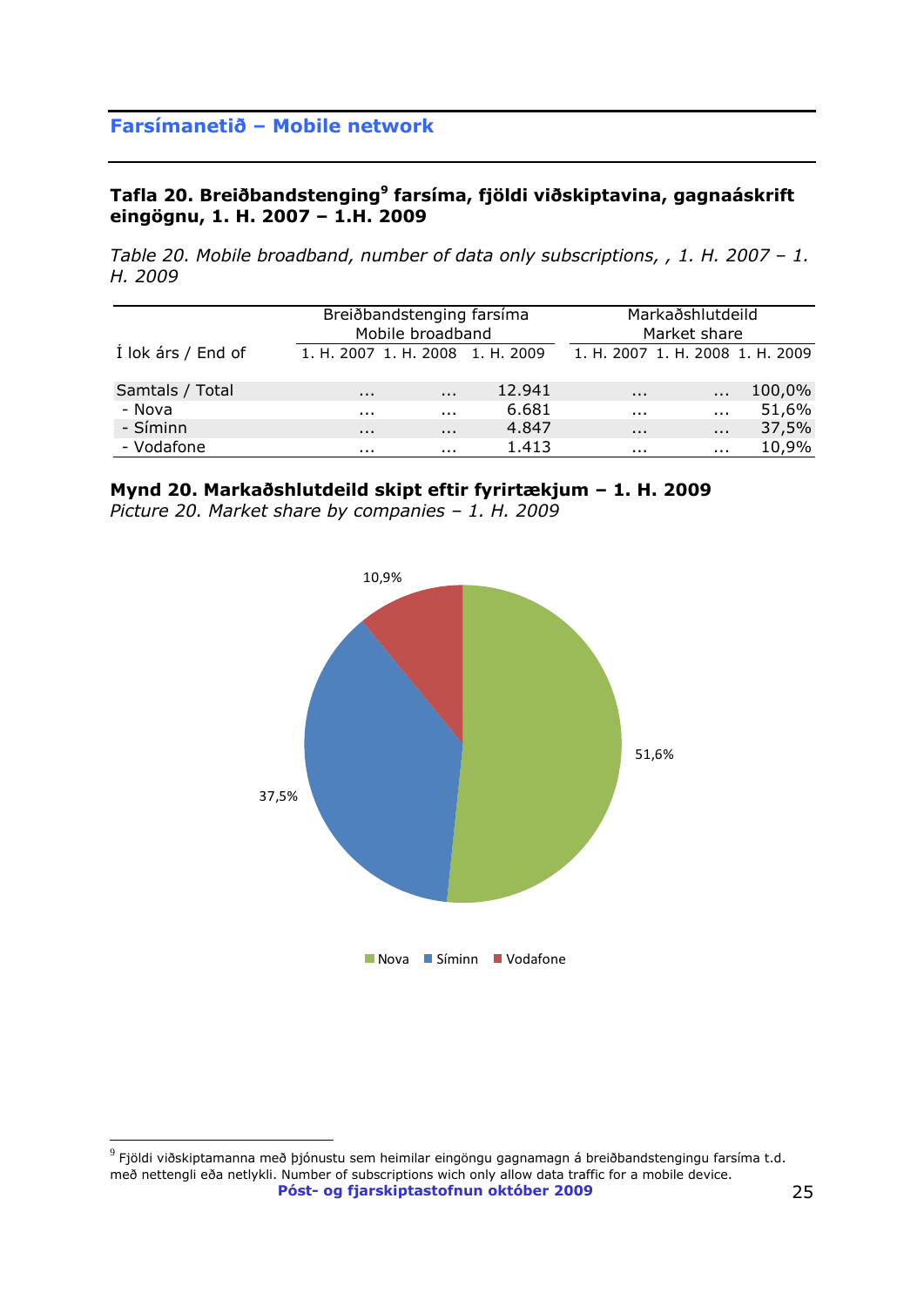# **Tafla 21. Gagnamagn<sup>10</sup> á farsímaneti, 1. H. 2007 – 1. H. 2009**

*Table 21. Data traffic from mobile network , 1. H. 2007 – 1. H. 2009*

|                                            | Farsímanet / gögn<br>Mobile network / Data |          |        |                                  | Markaðshlutdeild<br>Market share |        |
|--------------------------------------------|--------------------------------------------|----------|--------|----------------------------------|----------------------------------|--------|
| Í lok árs / End of<br>$(1.000 \text{ MB})$ | 1. H. 2007 1. H. 2008 1. H. 2009           |          |        | 1. H. 2007 1. H. 2008 1. H. 2009 |                                  |        |
| Samtals / Total                            | $\cdots$                                   | $\cdots$ | 90.814 | $\cdots$                         | $\cdots$                         | 100,0% |
| - Tal og gögn/speech and data              | $\cdots$                                   | $\cdots$ | 6.231  | .                                | $\cdots$                         | 6,9%   |
| - Eingöngu gögn/data only                  | $\cdots$                                   | $\cdots$ | 84.583 | $\cdots$                         | $\cdots$                         | 93,1%  |

## **Mynd 21. Markaðshlutdeild skipt eftir tegund – 1. H. 2009**

*Picture 21. Market share by type – 1. H. 2009*



**Póst- og fjarskiptastofnun október 2009** 26  $\overline{a}$  $^{10}$  Innifelur gagnamagn með 3G, EDGE og GPRS. Includes data traffic from 3G, EDGE and GPRS.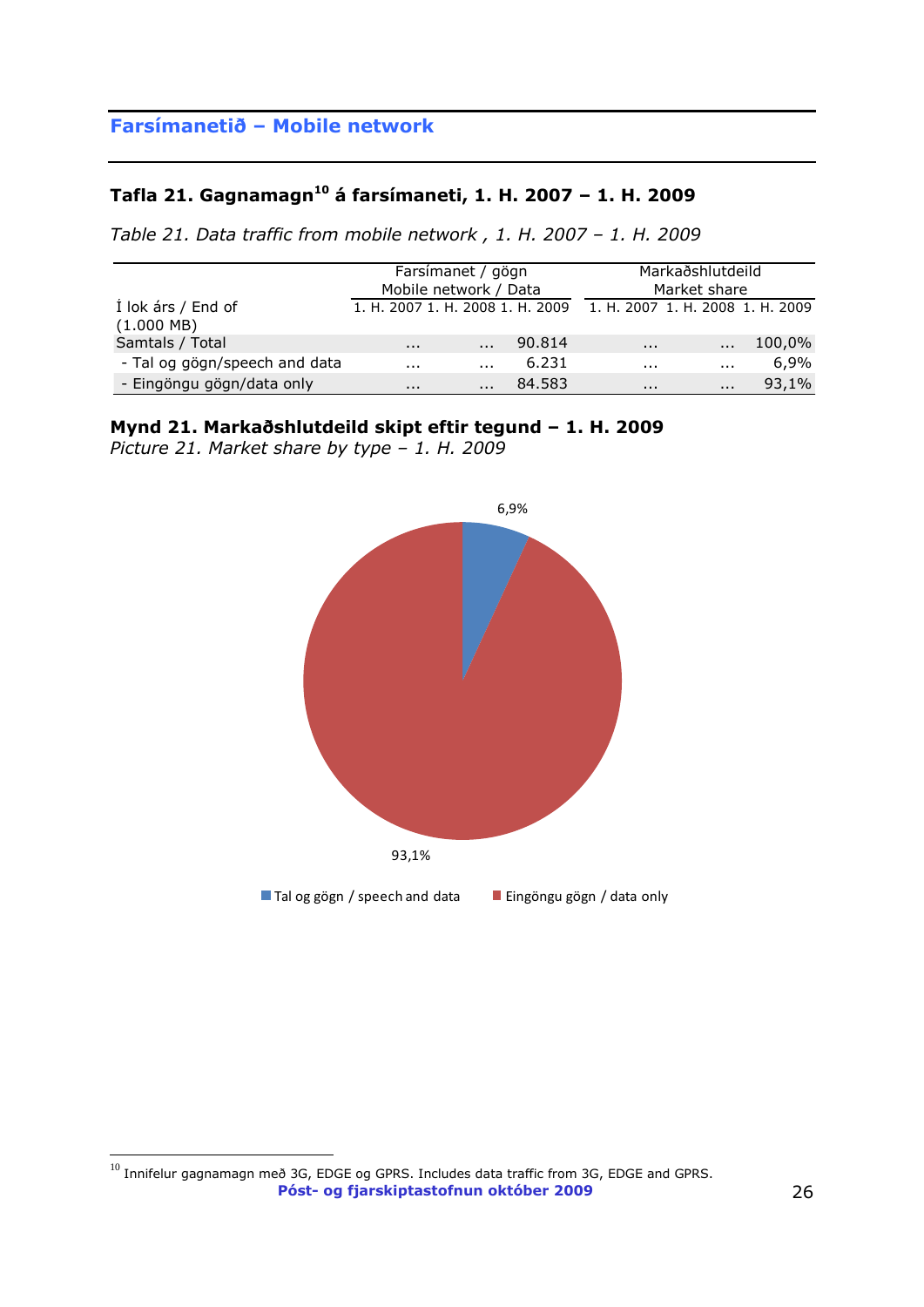### **Tafla 22. Gagnamagn<sup>11</sup> , tal og gagnamagn, 1. H. 2007 – 1. H. 2009**

*Table 22. Data traffic from mobile network, speech and data, 1.H. 2007–1.H. 2009*

|                                            |                                  | Farsímanet / tal og gögn |                                  | Markaðshlutdeild                 |              |        |  |
|--------------------------------------------|----------------------------------|--------------------------|----------------------------------|----------------------------------|--------------|--------|--|
|                                            |                                  |                          | Mobile network / speech and data |                                  | Market share |        |  |
| Í lok árs / End of<br>$(1.000 \text{ MB})$ | 1. H. 2007 1. H. 2008 1. H. 2009 |                          |                                  | 1. H. 2007 1. H. 2008 1. H. 2009 |              |        |  |
| Samtals / Total                            | $\cdots$                         | $\cdots$                 | 6.231                            | $\cdots$                         | $\cdots$     | 100,0% |  |
| - Nova                                     | $\cdots$                         | $\cdots$                 | 3.677                            | $\cdots$                         | $\cdots$     | 59,0%  |  |
| - Síminn                                   | $\cdots$                         | $\cdots$                 | 1.876                            | $\cdots$                         | $\cdots$     | 30,1%  |  |
| - Vodafone                                 | .                                | .                        | 601                              | .                                | $\cdots$     | 9,6%   |  |
| - Tal                                      | $\cdots$                         | $\cdots$                 | 77                               | $\cdots$                         | $\cdots$     | 1,2%   |  |

### **Mynd 22. Markaðshlutdeild skipt eftir fyrirtækjum – 1. H. 2009**

*Picture 22. Market share by companies – 1. H. 2009*



**Póst- og fjarskiptastofnun október 2009** 27  $^{11}$  Innifelur gagnamagn með 3G, EDGE og GPRS. Includes data traffic from 3G, EDGE and GPRS.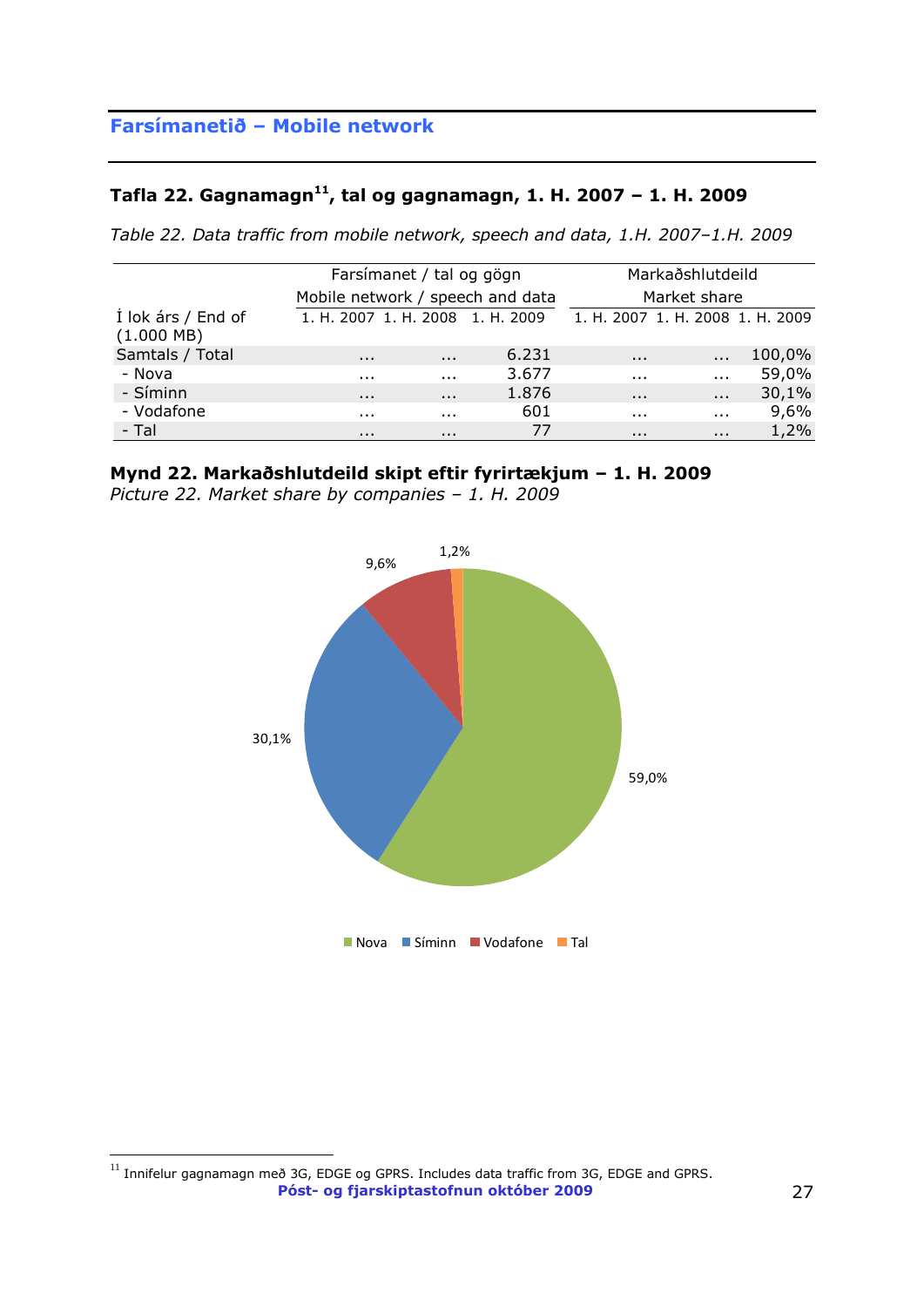### **Tafla 23. Gagnamagn<sup>12</sup> , eingöngu gagnaáskrift, 1. H. 2007 – 1. H. 2009**

*Table 23. Data traffic from mobile network, data only subscriptions, 1.H.2007–1.H. 2009*

|                                            |          | Farsímanet / Eingöngu gögn       |        | Markaðshlutdeild |                                  |        |  |
|--------------------------------------------|----------|----------------------------------|--------|------------------|----------------------------------|--------|--|
|                                            |          | Mobile network / data only       |        |                  | Market share                     |        |  |
| Í lok árs / End of<br>$(1.000 \text{ MB})$ |          | 1. H. 2007 1. H. 2008 1. H. 2009 |        |                  | 1. H. 2007 1. H. 2008 1. H. 2009 |        |  |
| Samtals / Total                            | $\cdots$ | $\cdots$                         | 84.583 | $\sim$ $\sim$    | $\cdots$                         | 100,0% |  |
| - Nova                                     | .        | $\cdots$                         | 69.823 | .                | $\ddot{\phantom{a}}$             | 82,5%  |  |
| - Síminn                                   | $\cdots$ | $\cdots$                         | 12.578 | $\cdots$         | $\cdots$                         | 14,9%  |  |
| - Vodafone                                 | .        | .                                | 2.182  | $\cdots$         | $\cdots$                         | 2,6%   |  |

### **Mynd 23. Markaðshlutdeild skipt eftir fyrirtækjum – 1. H. 2009**

*Picture 23. Market share by companies – 1. H. 2009*



**Póst- og fjarskiptastofnun október 2009** 28  $\overline{a}$  $^{12}$  Innifelur gagnamagn með 3G, EDGE og GPRS. Includes data traffic from 3G, EDGE and GPRS.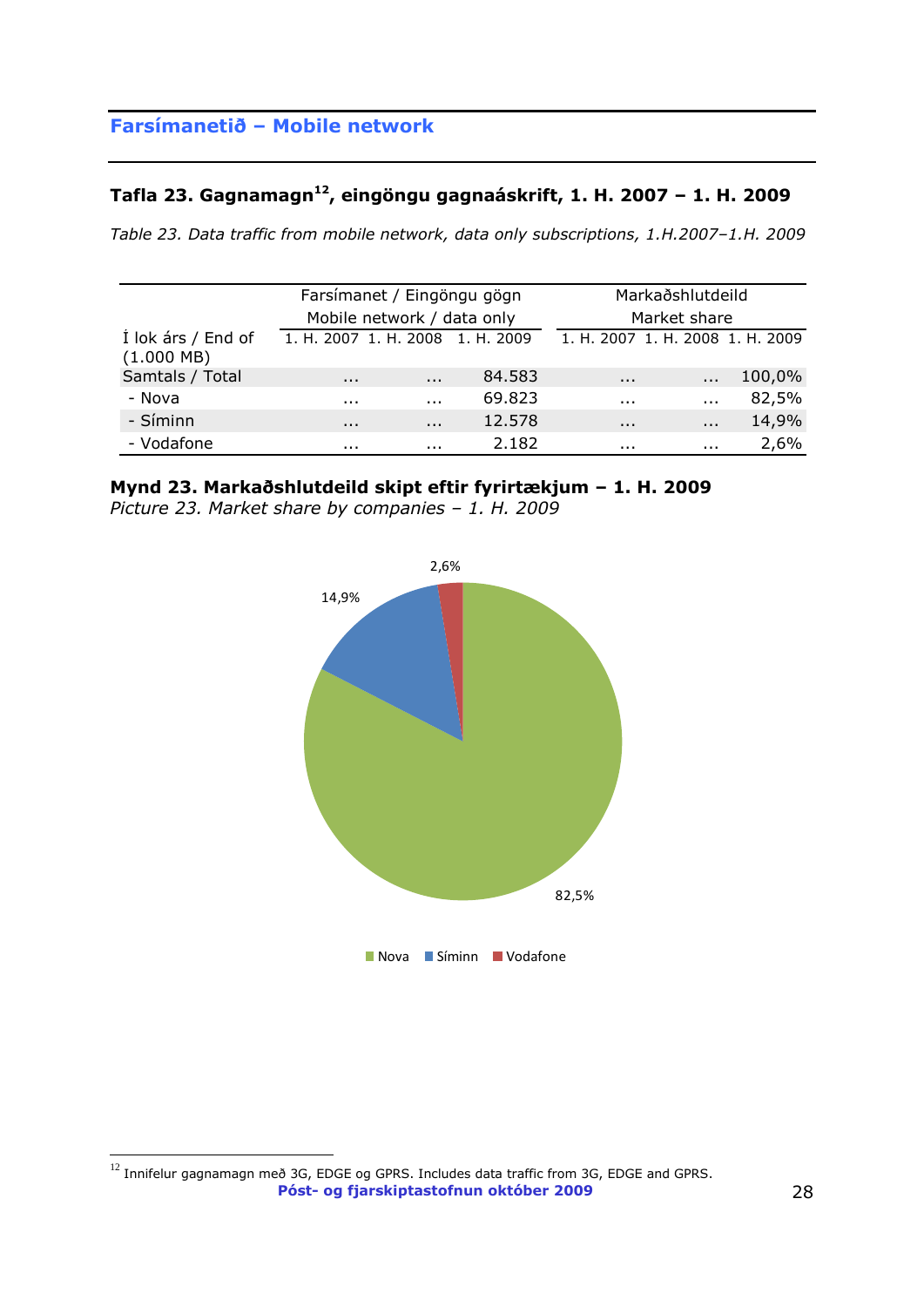## <span id="page-28-0"></span>**Internetið – Internet**

#### **Tafla 24. Fjöldi áskrifenda eftir tegund, 1. H. 2007 – 1. H. 2009**

*Table 24. Total subscriptions by type, 1. H. 2007 – 1. H. 2009*

| I lok timabils / End of     |        | 1. H. 2007 1. H. 2008 1. H. 2009 |         |
|-----------------------------|--------|----------------------------------|---------|
| Með ótímamælda notkun       |        |                                  |         |
| Samtals / Total             | 90.622 | 98.361                           | 104.604 |
| - Ljósleiðari / Fiber       | 585    | 1.571                            | 4.133   |
| - xDSL                      | 88.253 | 94.816                           | 98,099  |
| - Örbylgja / Wireless-radio | 1.709  | 1.899                            | 2.253   |
| - Gervihnettir / Satellite  | 75     | 75                               | 119     |

#### **Mynd 24. Hlutfall tenginga eftir tegund, 1. H. 2007 - 1. H. 2009**

*Picture 24. Connection rate by type, 1. H. 2007 – 1. H. 2009*



<sup>■</sup>Örbylgja / Wireless-radio ■ Gervihnettir / Satellite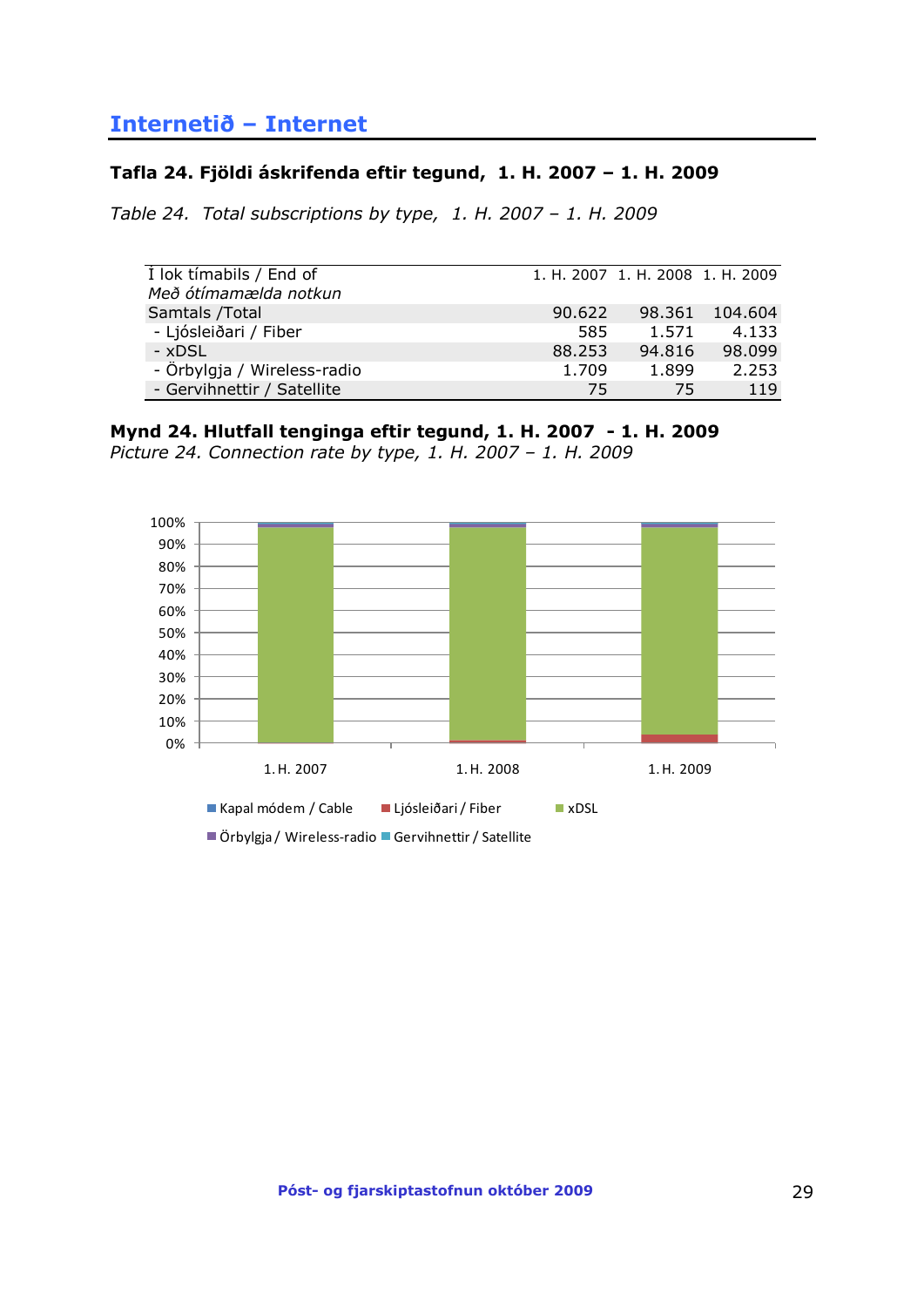# **Tafla 25. Fjöldi xDSL<sup>13</sup> áskrifenda eftir fyrirtækjum, 1.H. 2007–1.H. 2009**

|  |  | Table 25. Total xDSL subscriptions by companies, 1. H. 2007 - 1. H. 2009 |  |  |  |  |  |  |
|--|--|--------------------------------------------------------------------------|--|--|--|--|--|--|
|--|--|--------------------------------------------------------------------------|--|--|--|--|--|--|

|                         | Fjöldi<br>Number |            |            |            | Markaðshlutdeild<br>Market share |        |
|-------------------------|------------------|------------|------------|------------|----------------------------------|--------|
| I lok tímabils / End of | 1. H. 2007       | 1. H. 2008 | 1. H. 2009 | 1. H. 2007 | 1. H. 2008 1. H. 2009            |        |
| Samtals / Total         | 88.253           | 94.816     | 98.099     | 100,0%     | 100,0%                           | 100,0% |
| - Síminn                | 46.299           | 50.750     | 53.436     | 52,5%      | 53,5%                            | 54,5%  |
| - Vodafone              | 27.144           | 28.244     | 27.336     | 30,8%      | 29,8%                            | 27,9%  |
| - Tal                   | 11.604           | 13.184     | 14.375     | 13,1%      | 13,9%                            | 14,7%  |
| - Aðrir                 | 3.206            | 2.638      | 2.952      | 3,6%       | 2,8%                             | 3,0%   |



*Picture 25. Market share by companies – 1. H. 2009*



**Póst- og fjarskiptastofnun október 2009** 30  $^{13}$  Háhraða nettengingar, s.s. ADSL. Digital subscriber connections, e.g. ADSL, etc.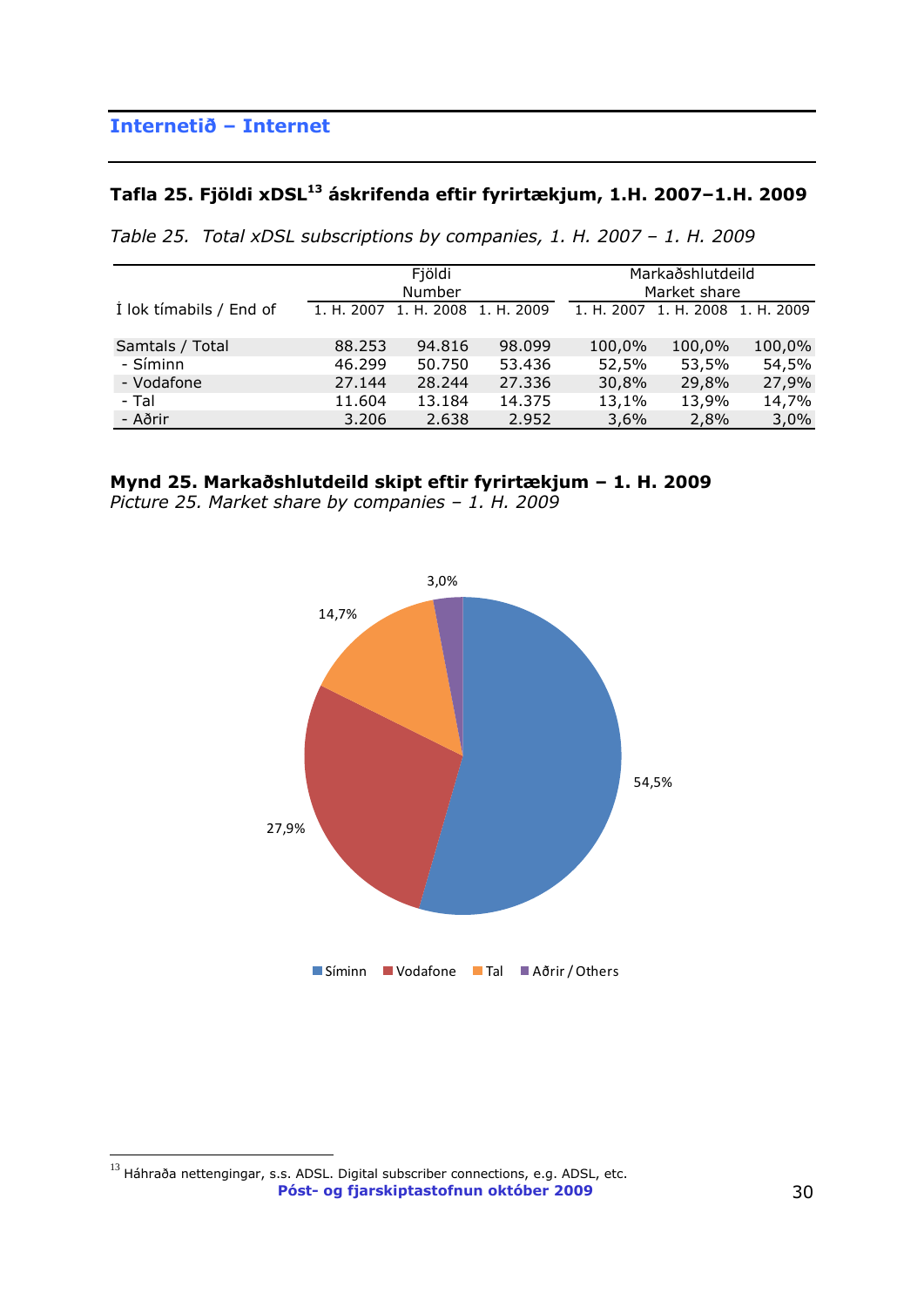## **Internetið – Internet**

### **Tafla 26. Fjöldi áskrifenda með xDSL internettengingu, 2000 – 1. H. 2009**

|  |  | Table 26. Total subscriptions with xDSL internetconnection, 2000 – 1. H. 2009 |  |  |  |  |  |  |
|--|--|-------------------------------------------------------------------------------|--|--|--|--|--|--|
|--|--|-------------------------------------------------------------------------------|--|--|--|--|--|--|

|            | <b>xDSL</b> | % breyting milli ára / Year to year % change |
|------------|-------------|----------------------------------------------|
| 2000       | 2.591       |                                              |
| 2001       | 10.618      | $\cdots$<br>309,8%                           |
| 2002       | 23.484      | 121,2%                                       |
| 2003       | 39.502      | 68,2%                                        |
| 2004       | 53.264      | 34,8%                                        |
| 2005       | 75.897      | 42,5%                                        |
| 2006       | 85.280      | 12,4%                                        |
| 2007       | 94.630      | 11,0%                                        |
| 2008       | 98.762      | 4,4%                                         |
| 1. H. 2009 | 98.099      | $-0,7%$                                      |

#### **Mynd 26. Fjöldi áskrifenda með xDSL internettengingu, 2000–1. H. 2009**

*Picture 26. Total subscriptions with xDSL internetconnection, 2000 – 1. H. 2009*

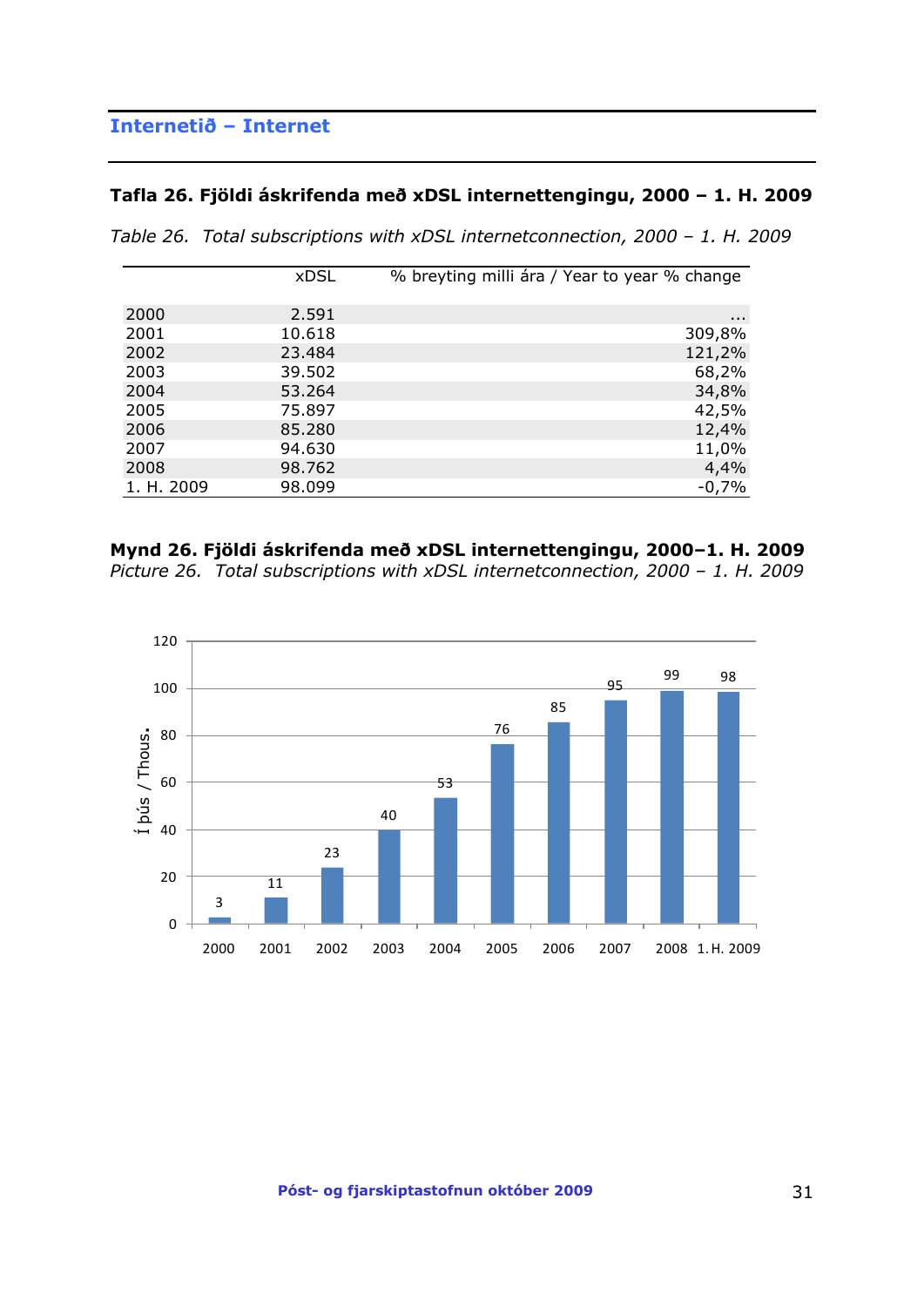## **Internetið – Internet**

#### **Tafla 27. Fjöldi xDSL áskrifenda eftir hraða tengingar – 1.H 2008 - 1.H. 2009**

*Table 27. Total xDSL subscribers by connection speed – 1. H. 2008 - 1. H. 2009*

|                                                     | Fjöldi<br>Number      |        |  |
|-----------------------------------------------------|-----------------------|--------|--|
| I lok tímabils / End of                             | 1. H. 2008 1. H. 2009 |        |  |
| Samtals / Total                                     | 94.816                | 98.099 |  |
| - Minna en 1,99 Mbit/s / Less than 1,99 Mbit/s      | 28,088                | 26,004 |  |
| - Á milli 2 - 3,99 Mbit/s / Between 2 - 3,99 Mbit/s | 15.981                | 14.330 |  |
| - Á milli 4 - 9,99 Mbit/s / Between 4 - 9,99 Mbit/s | 42.024                | 35,035 |  |
| - Meira en 10 Mbit/s / More than 10 Mbit/s          | 8.723                 | 22,730 |  |

#### **Mynd 27. Hlutfall xDSL áskrifenda eftir hraða tengingar – 1. H. 2009**

*Picture 27. Total xDSL subscribers by connection speed – 1. H. 2009*

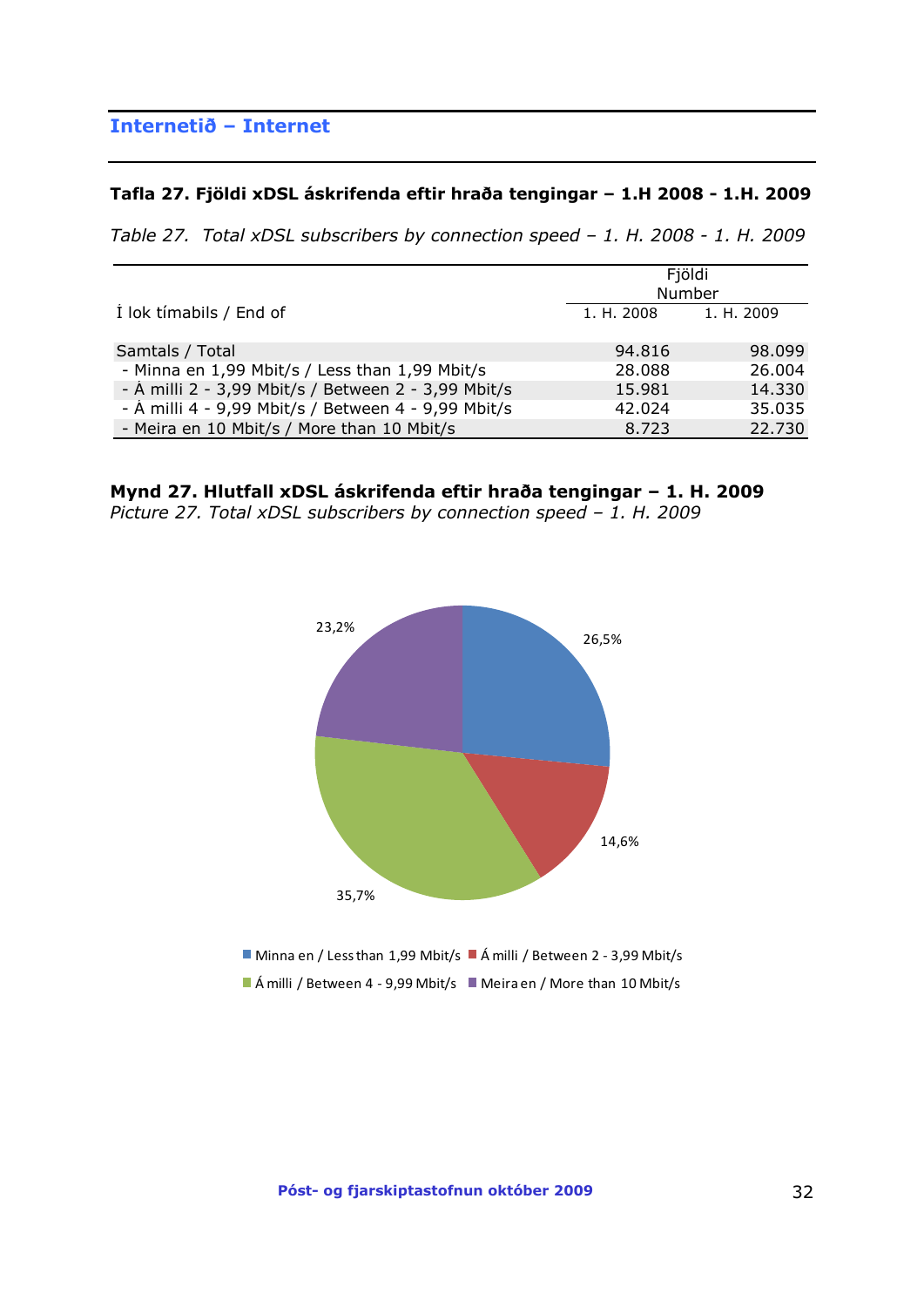# <span id="page-32-0"></span>**Velta og fjárfesting – Revenue and Investment**

### **Tafla 28. Heildartekjur eftir fjarskiptastarfsemi<sup>14</sup> , 1.H. 2007 – 1.H. 2009**

*Table 28. Total income from telecommunication, 1. H. 2007 – 1. H. 2009*

| I lok tímabils / End of                                           |        | 1. H. 2007 1. H. 2008 1. H. 2009 |        |
|-------------------------------------------------------------------|--------|----------------------------------|--------|
| Í milljónum króna / In millions of krónur                         |        |                                  |        |
| Samtals / Total                                                   | 18.371 | 20.348                           | 21.270 |
| - Fastanetið / Fixed network                                      | 1.550  | 3.139                            | 3.064  |
| - Talsímarekstur / Fixed network phone                            | 3.881  | 3.893                            | 3.737  |
| - Farsímarekstur / Mobile network                                 | 7.733  | 8.119                            | 8.229  |
| - Gagnafl. og Internet þjón. / Data transfer and Internet service | 3.059  | 3.555                            | 3.510  |
| - Aðrar tekjur / Other income                                     | 2.147  | 1.643                            | 2.730  |

### **Mynd 28. Hlutfall heildartekna eftir fjarskiptastarfsemi – 1. H. 2009**

*Picture 28. Total income from telecommunication – 1. H. 2009*



- Fastanetið / Fixed network
- Talsímarekstur / Fixed network phone
- Farsímarekstur / Mobile network
- Gagnaflutningur og Internet þjónusta Data transfer and internet service
- Aðrar tekjur Other income

 $14$  Viðskipti milli fyrirtækja innan sömu samstæðu hafa ekki verið felld út. Intra-group transactions have not been eliminated.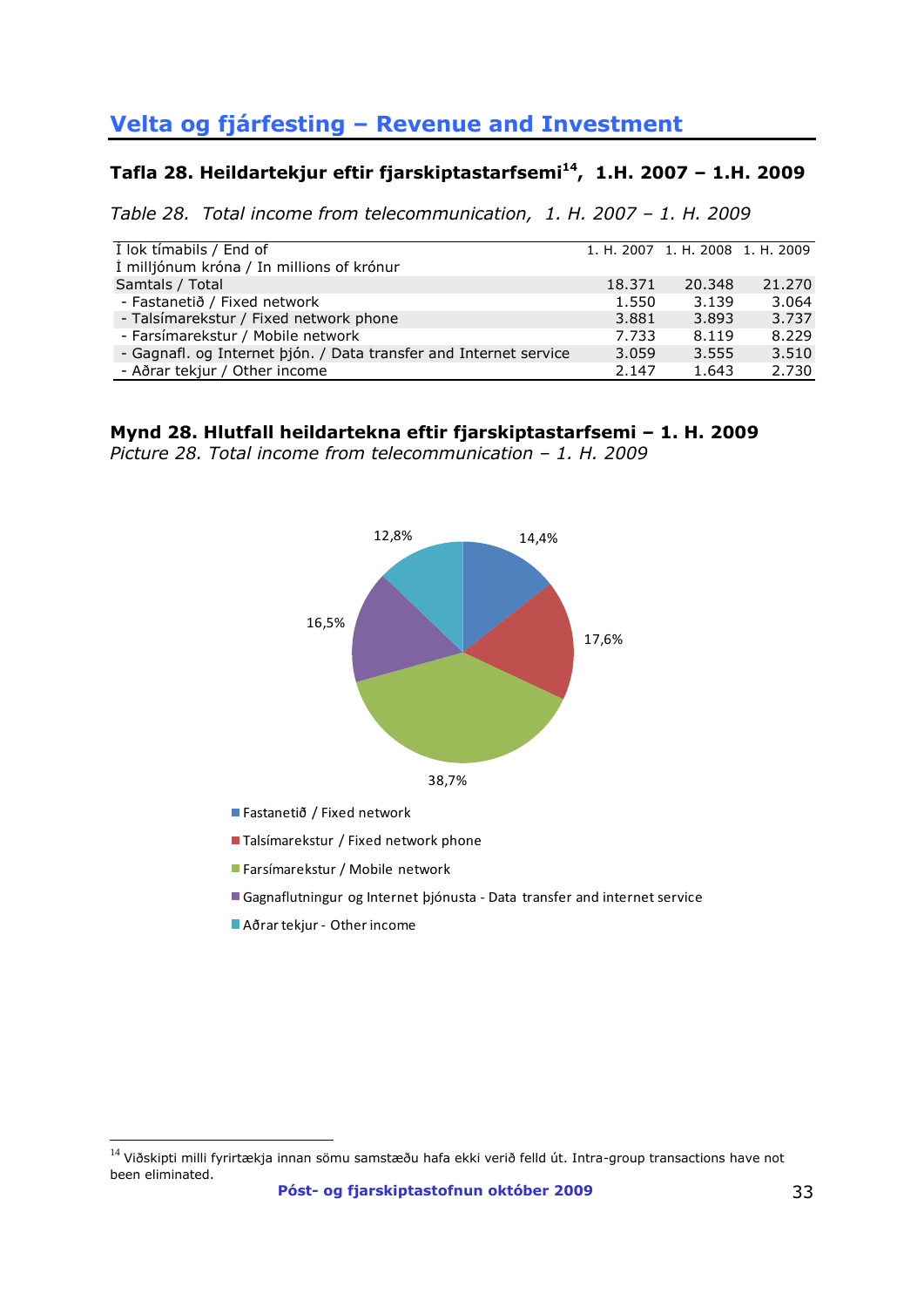## **Velta og fjárfesting – Revenue and Investment**

#### **Tafla 29. Fjárfestingar eftir fjarskiptastarfsemi, 1. H. 2007 – 1. H. 2009**

*Table 29. Investment in telecommunication, 1. H. 2007 – 1. H. 2009*

| I lok tímabils / End of                                           |       | 1. H. 2007 1. H. 2008 1. H. 2009 |       |
|-------------------------------------------------------------------|-------|----------------------------------|-------|
| Í milljónum króna / In millions of krónur                         |       |                                  |       |
| Samtals / Total                                                   | 2.904 | 3.581                            | 1.767 |
| - Fastanetið / Fixed network                                      | 854   | 1.087                            | 584   |
| - Talsímarekstur / Fixed network phone                            | 14    | 76                               | 128   |
| - Farsímarekstur / Mobile network                                 | 1.081 | 596                              | 458   |
| - Gagnafl. og Internet þjón. / Data transfer and Internet service | 231   | 1.056                            | 531   |
| - Stoðsvið / Support services                                     | 723   | 766                              | 66    |

#### **Mynd 29. Hlutfall fjárfestinga eftir fjarskiptastarfsemi – 1. H. 2009**

*Picture 29. Investment in telecommunication – 1. H. 2009*



- Fastanetið / Fixed network
- Talsímarekstur / Fixed network phone
- Farsímarekstur / Mobile network
- Gagnaflutningur og Internet þjónusta / Data transfer and Internet service
- Stoðsvið / Support services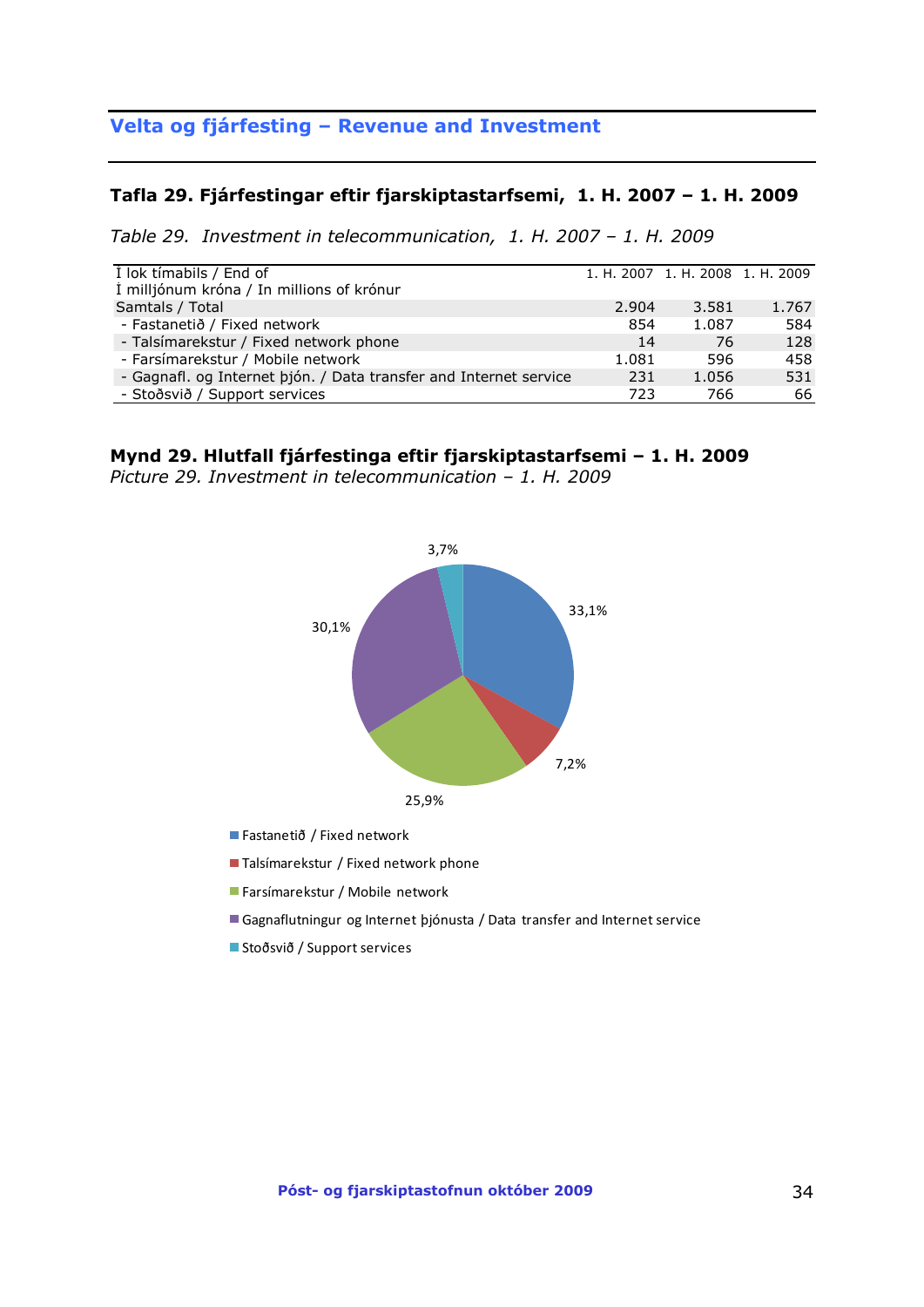## <span id="page-34-0"></span>**Tafla 30. Gjaldskrá fyrir heimilissíma***<sup>15</sup>*

*Table 30. Tariffs for fixed network*

 $\overline{a}$ 

| 30.6.2009                                                           | Síminn          | Vodafone | Tal               |
|---------------------------------------------------------------------|-----------------|----------|-------------------|
| Verð í krónum / Price in krónur                                     |                 |          |                   |
| Mánaðarverð / Monthly subscription fee                              | 1.595           | 1.590    | 1.390             |
| Upphafsgjald fyrir símtal / Call setup charge to fixed network      | 5,95            | 5,90     | 4,90              |
| Hringt í heimilissíma hjá eigin símafélagi / National tariff        | 1,99            | 1,99     | $\Omega$          |
| Hringt í heimilissíma hjá öðru símafélagi / National tariff         | 1,99            | 1,99     | 1,90              |
| Hringt í GSM hjá eigin símafélagi / Traffic to own mobile network   | 18,50           | 18,50    | 14,90             |
| Hringt í GSM hjá öðru símafélagi / Traffic to other mobile networks | $21, 5 - 25, 5$ |          | 22-26,1 14,9-24,9 |



*Picture 30. Monthly subscription fee for fixed network, 2005 – 1. H. 2009*



<sup>&</sup>lt;sup>15</sup> Miðað er við grunnáskrift hjá Símanum, Vodafone og Tal. Basic subscription rates at Siminn, Vodafone and Tal.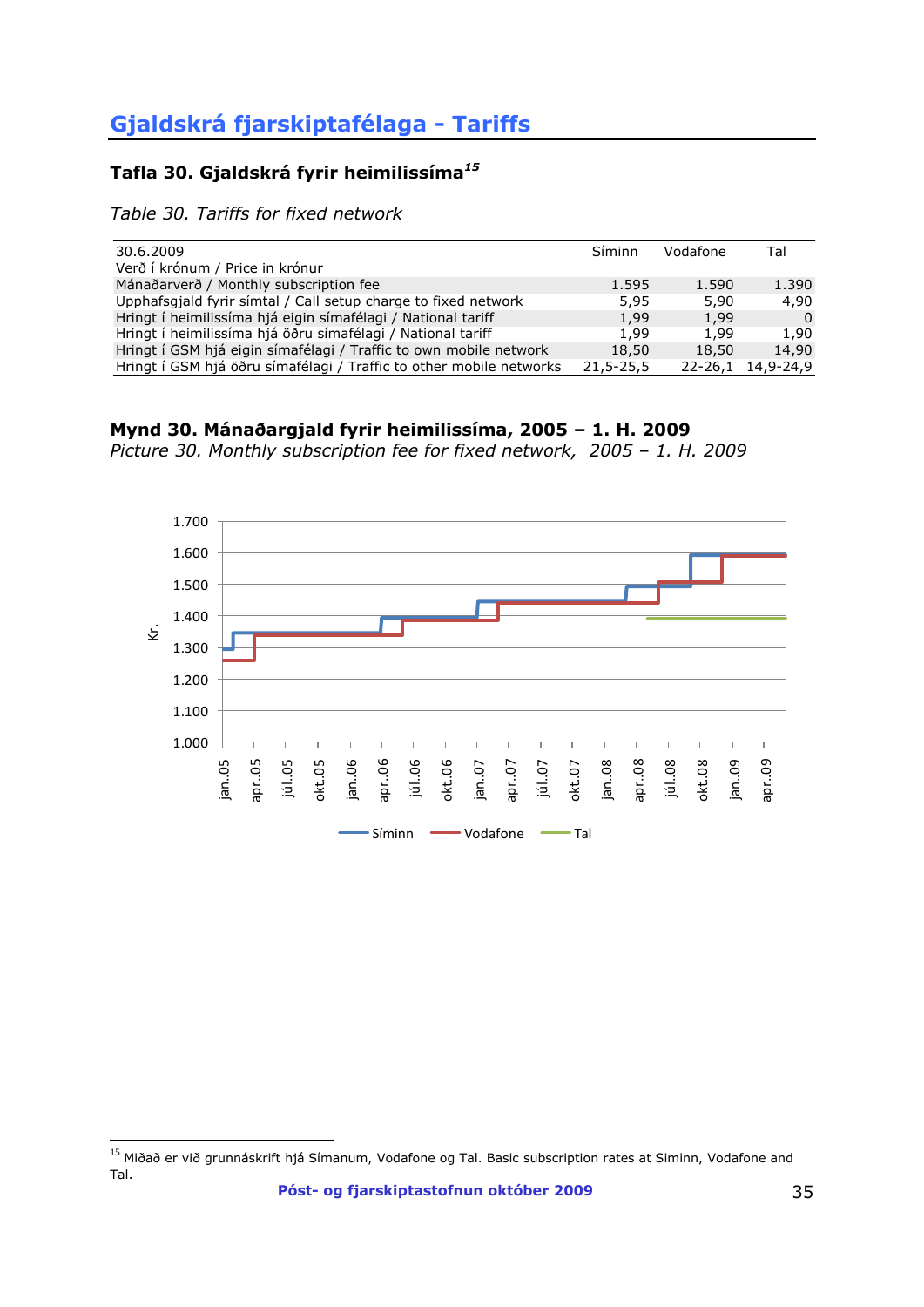## **Tafla 31. Gjaldskrá fyrir GSM/UMTS farsíma***<sup>16</sup>*

*Table 31. Tariffs for GSM/UMTS mobile network<sup>5</sup>*

| 30.6.2009                                                         | Síminn | Vodafone           | Nova  | Tal             |
|-------------------------------------------------------------------|--------|--------------------|-------|-----------------|
| Verð í krónum / Price in krónur                                   |        |                    |       |                 |
| Mánaðarverð fyrir áskrift / Monthly subscription fee              | 710    | 790                | 490   | 490             |
| Upphafsgjald fyrir símtal / Call setup charge for mobile call     | 4,90   | 5,40               | 4,90  | 4,90            |
| Mínútuverð / Price per minute                                     |        |                    |       |                 |
| Hringt í heimilissíma hjá eigin símafélagi / National tariff      | 17,00  | 17,50              | 14,90 | 14,90           |
| Hringt í heimilissíma hjá öðru símafélagi / National tariff       | 17,00  | 17,50              | 14,90 | 14,90           |
| Hringt í GSM hjá eigin símafélagi / Calls to own mobile network   | 11,90  | 11,90              | 14,90 | 14,90           |
| Hringt í GSM hjá öðru símafélagi / Calls to other mobile networks |        | 21.5-28 22.9-27.20 |       | 14,90 14,9-24,9 |
|                                                                   |        |                    |       |                 |
| SMS / SMS to own mobile network                                   | 11,00  | 11,20              | 10,00 | 9,90            |
| SMS til annarra fyrirtækja / SMS to other mobile networks         | 11,00  | 11,20              | 10,00 | 9,90            |
| Myndskilaboð / MMS                                                | 15,00  | 15,60              | 10,00 | 14,90           |

### **Mynd 31. Mínútuverð úr farsíma í farsíma, 2005 – 1. H. 2009**

*Picture 31. Price pr. minute from mobile to mobile, 2005 – 1. H. 2009*



 $\overline{a}$ 

**Póst- og fjarskiptastofnun október 2009** 36

 $^{16}$  Miðað er við almenna áskrift hjá Símanum, Vodafone, Nova og Tal. Basic subscription rates at Siminn, Vodafone, Nova and Tal.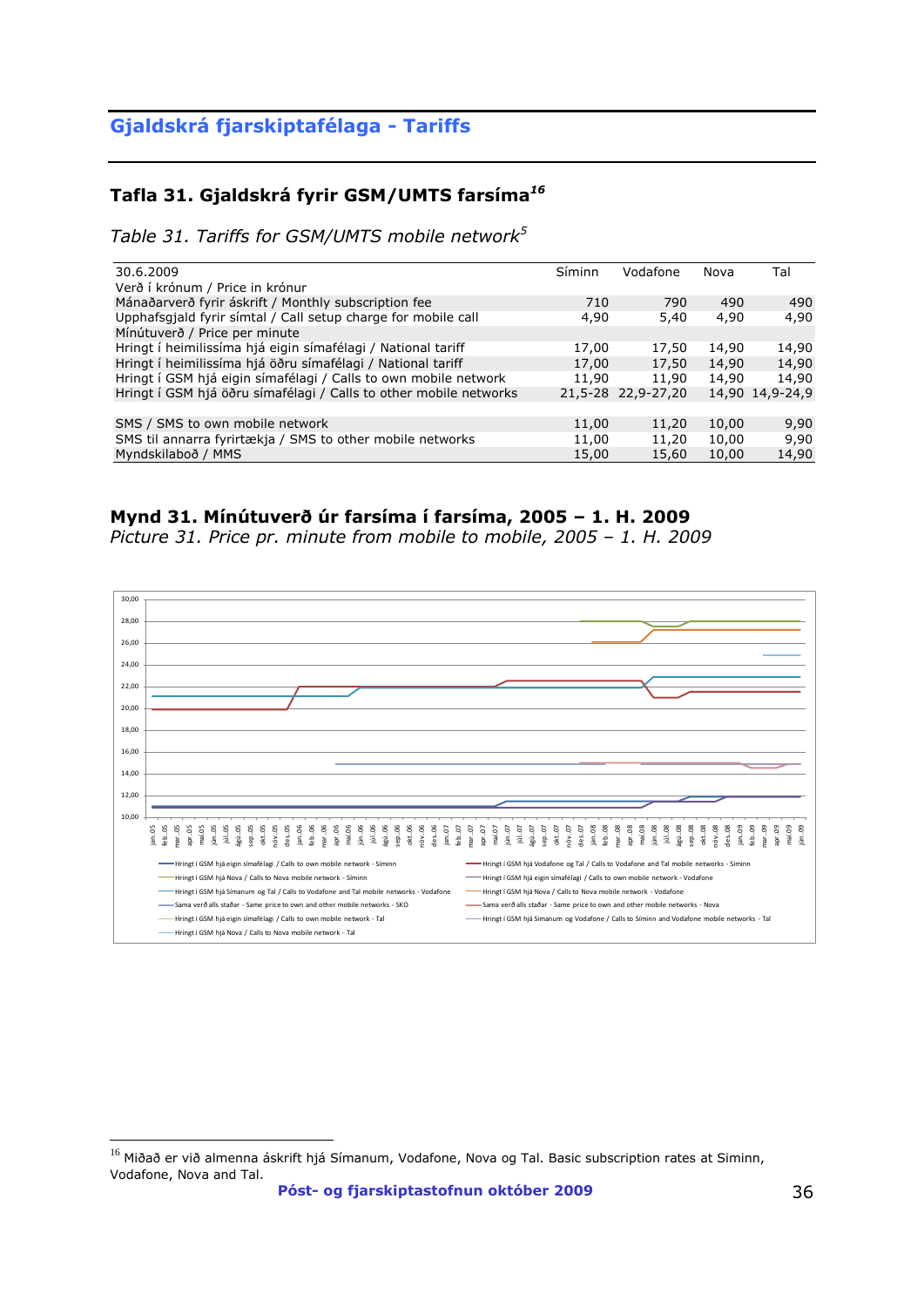## <span id="page-36-0"></span>**Skráð fyrirtæki á fjarskiptamarkaði – Licence holders in the electronic communications market**

### **Yfirlit yfir skráð fjarskiptafyrirtæki á Íslandi:**

Amitelo AG GSM 1800 farsímanet og þjónusta Ábótinn ehf. Gagnaflutningsnet og -þjónusta Equant á Islandi ehf. Gagnaflutningsþjónusta Farice hf. Sastrengur Flugfjarskipti ehf. Talþjónusta við flugvélar Gagnaveita Reykjavíkur ehf. Gagnaflutningsnet og -þjónusta Gagnaveita Skagafjarðar ehf. Gagnaflutningsþjónusta GlobalCall ehf. Talsímaþjónusta Háspennugarður ehgf. Gagnaflutningur IMC Ísland ehf. DCS 1800 farsímaþjónusta IPnet ehf. Símakort og VOIP þjónusta Ljóshraði ehf. Gagnaflutningsnet og -þjónusta Ljós og gagnaleiðari ehf. Gagnaflutningsnet Magnavík ehf. **Gagnaflutnings**þjónusta Material ehf. **Gagnaflutnings** bildar af Gagnaflutningspjónusta Míla ehf. **Fjarskiptanet** Neyðarlínan hf. Talsímaþjónusta/neyðarsímsvörun Nova ehf. Talsíma- og gagnaflutningsþjónusta Núll-Níu ehf Farsímaþjónusta Radiovik ehf. The state of the Rekstur kapalkerfis Radíó ehf. - Íslensk fjarskipti Fjarskiptaþjónusta

Bloomberg Finance L.P. Leigulínuþjónusta og almennt fjarskiptanet. Brimrún ehf. Gagnaflutningsþjónusta um gervitungl Corice ehf. Talsíma-, gagnaflutnings- og samnetþjónusta DVD-Margmiðlun ehf. Rekstur breiðbandskerfis fyrir útvarpsdreifingu EJS hf. Talsíma-, gagnaflutningsþjónusta og fjarskiptanet Fjarski ehf. **Leigulínubjónusta og almennt fjarskiptanet.** Leigulínubjónusta og almennt fjarskiptanet. Fjölnet ehf. Talsíma-, gagnaflutningsþjónusta og fjarskiptanet Fónn ehf. Talsíma-, gagnaflutningsþjónusta og fjarskiptanet Hátíðni hf. Talsíma-, gagnaflutningsþjónusta og fjarskiptanet Hringiðan ehf./Vortex Inc. Talsíma-, gagnaflutningsþjónusta og fjarskiptanet IceCell ehf. DCS 1800 farsímaþjónusta og VOIP þjónusta Internet á Íslandi hf. Fjarskiptanet, talsíma- og gagnaflutningsþjónusta IP fjarskipti ehf. (Tal) Talsíma-, gagnaflutningsþjónusta og stafrænt sjónvarp Já upplýsingaveitur ehf. Útg. síma- og vistfangaskrár. Símauppl.þjónusta Kukl ehf. Talsíma-, gagnaflutningsþjónusta og fjarskiptanet Martel ehf. Fjarskiptaþjónusta/persónusími um gervitungl Martölvan ehf. Talsíma, gagnaflutningsþjónusta og fjarskiptanet MetNet ehf. Gagnaflutningsþjónusta og fjarskiptanet Nepal hugbúnaður Gagnaflutningsþjónusta og þráðlaust fjarskiptanet Netsamskipti ehf. Talsíma-, gagnaflutningsþjónusta og fjarskiptanet Og fjarskipti ehf. Talsíma-, gagnaflutnings-. og samnetsþjónusta OnAir. S.A.R.L. Farsímaþjónusta um borð í flugvélum (MCA)

#### **Póst- og fjarskiptastofnun október 2009** 37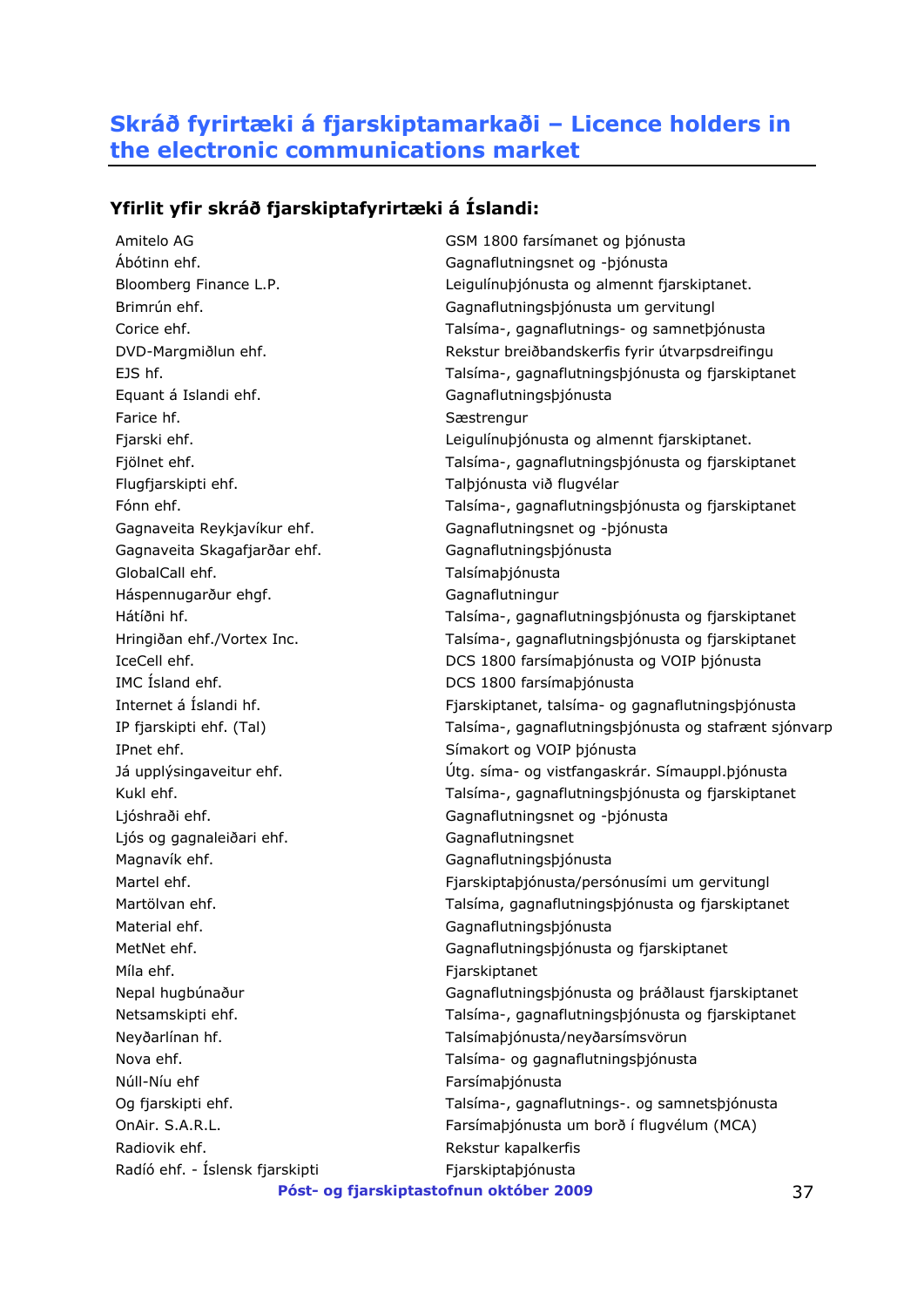| Ríkisútvarpið                              | Fjarskiptaþjónusta: Hljóðvarp og sjónvarp         |
|--------------------------------------------|---------------------------------------------------|
| SIP ehf.                                   | Talsímaþjónusta og fjarskiptanet                  |
| Sími og net fjarskipti ehf.                | Gagnaflutnings-, talsímaþjónusta og símakort      |
| Síminn hf.                                 | Talsímaþjónusta, GSM, NMT og fl.                  |
| Skyggnir hf.                               | Gagnaflutningsþjónusta                            |
| Skýrr hf.                                  | Gagnaflutningsþjónusta                            |
| Snerpa ehf.                                | Fjarskiptanet/ tal- og gagnaflutningsþjónusta     |
| Softverk ehf.                              | Talsíma-, gagnaflutningsþjónusta og fjarskiptanet |
| Stykkishólmsbær                            | Gagnaflutningsnet                                 |
| Svar tækni ehf.                            | Fjarskiptaþjónusta                                |
| Tele Greenland A/S                         | Sæstrengur                                        |
| Tengir ehf.                                | Ljósleiðaranet                                    |
| TSC ehf.                                   | Talsíma-, gagnaflutningsþjónusta og fjarskiptanet |
| Tölvu- og rafeindaþjónusta Suðurlands ehf. | Gagnaflutningsþjónusta                            |
| Tölvun ehf.                                | Gagnaflutningsnet og - bjónusta                   |
| Tölvustoð ehf.                             | Gagnaflutningsþjónusta                            |
| Pekking - Tristan hf.                      | Gagnaflutningsnet og - bjónusta                   |
| Öryggisfjarskipti ehf.                     | Fjarskiptaþjónusta og fjarskiptanet/TETRA         |

## *Overview over licence holders in the electronic communications market:*

| Amitelo AG                   | Mobile GSM 1800 network                               |
|------------------------------|-------------------------------------------------------|
| Abótinn ehf.                 | Data transmission and service                         |
| Bloomberg Finance L.P.       | Leased line and network                               |
| Brimrún ehf.                 | Data transmission via satellite                       |
| Corice ehf.                  | Voice telephony, data transmission and network        |
| DVD-Margmiðlun ehf.          | Broadcast caple network                               |
| FIS hf.                      | Voice telephony, data transmission and network        |
| Equant á Islandi ehf.        | Data transmission service                             |
| Farice hf.                   | Submarine caple                                       |
| Fjarski ehf.                 | Leased line and network                               |
| Fjölnet ehf.                 | Voice telephony, data transmission and network        |
| Flugfjarskipti ehf.          | Voice transmission service for aircrafts              |
| Fónn ehf.                    | Voice telephony, data transmission and network        |
| Gagnaveita Reykjavíkur ehf.  | Data transmission and service                         |
| Gagnaveita Skagafjarðar ehf. | Data transmission service                             |
| GlobalCall ehf.              | Voice telephony                                       |
| Háspennugarður ehf.          | Data transmission                                     |
| Hátíðni hf.                  | Voice telephony, data transmission and network        |
| Hringiðan ehf./Vortex Inc.   | Voice telephony, data transmission and network        |
| IceCell ehf.                 | Mobile DSC 1800 and VOIP service                      |
| IMC Island ehf.              | Mobile DSC 1800                                       |
| Internet á Íslandi hf.       | Network, voice telephony and data transmisson         |
| IP fjarskipti ehf. (Tal)     | Telephony, data transmission and digital televison    |
| IPnet ehf.                   | Calling cards and VOIP service                        |
| Já upplýsingaveitur ehf.     | Publication of directories, directory enquiry service |
| Kukl ehf.                    | Voice telephony, data transmission and network        |
|                              |                                                       |